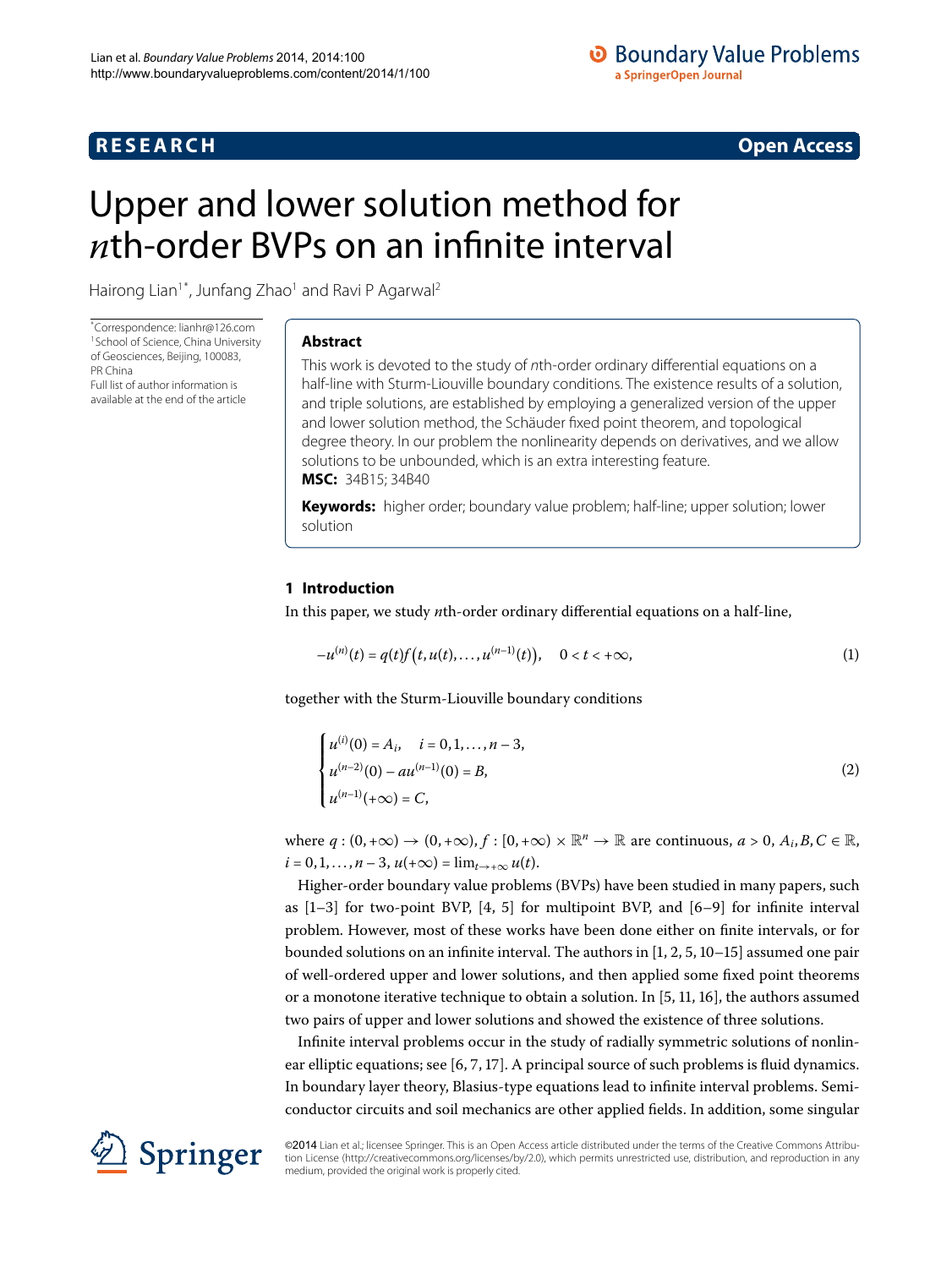boundary value problems on finite intervals can be converted into equivalent nonlinear problems on semi-infinite intervals [7[\]](#page-15-13). During the last few years, fixed point theorems, shooting methods, upper and lower technique, etc. have been used to prove the existence of a single solution or multiple solutions to infinite interval problems; see  $[6-13, 17-24]$ and the references therein.

When applying the upper and lower solution method to infinite interval problems, the solutions are always assumed to be bounded. For example, in [\[](#page-15-9)10], Agarwal and O'Regan discussed the following second-order Sturm-Liouville boundary value problem:

$$
\begin{cases} \frac{1}{p(t)} (p(t)y'(t))' = q(t)f(t,y(t)), \quad t \in (0,+\infty), \\ -a_0y(0) + b_0 \lim_{t \to 0^+} p(t)y'(t) = c_0, \quad \text{or} \quad \lim_{t \to 0^+} p(t)y'(t) = 0, \\ y(t) \text{ bounded on } [0,+\infty), \quad \text{or} \quad \lim_{t \to +\infty} y(t) = 0, \end{cases}
$$

where  $a_0 > 0$ ,  $b_0 \ge 0$ . They established existence criteria by using a diagonalization argument and existence results of appropriate boundary value problems on finite intervals.

Eloe et al. [11[\]](#page-15-11) studied the BVP

$$
\begin{cases}\nx''(t) - a(t)x(t) + f(t, x(t)) = 0, & t \in (0, +\infty), \\
x(0) = x_0, & x(t) \text{ bounded on } [0, +\infty).\n\end{cases}
$$

They employed the technique of lower and upper solutions and the theory of fixed point index to obtain the existence of at least three solutions.

The problems related to global solutions, especially when the boundary data are prescribed asymptotically and the solutions may be unbounded, have been briefly discussed in [7[,](#page-15-13) 9[\]](#page-15-17). Recently, Yan *et al.* [14] developed the upper and lower solution theory for the boundary value problem

$$
\begin{cases}\ny''(t) + \Phi(t)f(t, y(t), y'(t)) = 0, & t \in (0, +\infty), \\
\text{a}y(0) - \frac{by'}{0} = y_0 \ge 0, & \lim_{t \to +\infty} y'(t) = k > 0,\n\end{cases}
$$

where  $a > 0$ ,  $b > 0$ . By using the upper and lower solutions method and a fixed point theorem, they presented sufficient conditions for the existence of unbounded positive solu-tions; however, their results are suitable only to positive solutions. In [\[](#page-15-18)12, 13], Lian *et al.* generalized their existence results to unbounded solutions, and somewhat weakened the conditions in [\[](#page-15-17)14[\]](#page-15-10). In 2012, Zhao *et al.* [15] similarly investigated the solutions to multipoint boundary value problems in Banach spaces on an infinite interval.

Inspired by the works listed above, in this paper, we aim to discuss the *n*th-order differential equation on a half-line with Sturm-Liouville boundary conditions. To the best of our knowledge, this is the first attempt to find the unbounded solutions to higher-order infinite interval problems by using the upper and lower solution technique. Since, the halfline is noncompact, the discussion is rather involved. We begin with the assumption that there exist a pair of upper and lower solutions for problem  $(1)-(2)$  $(1)-(2)$  $(1)-(2)$ , and the nonlinear function *f* satisfies a Nagumo-type condition. Then, by using the truncation technique and the upper and lower solutions, we estimate a-priori bounds of modified problems. Next, the Schäuder fixed point theorem is used which guarantees the existence of solutions to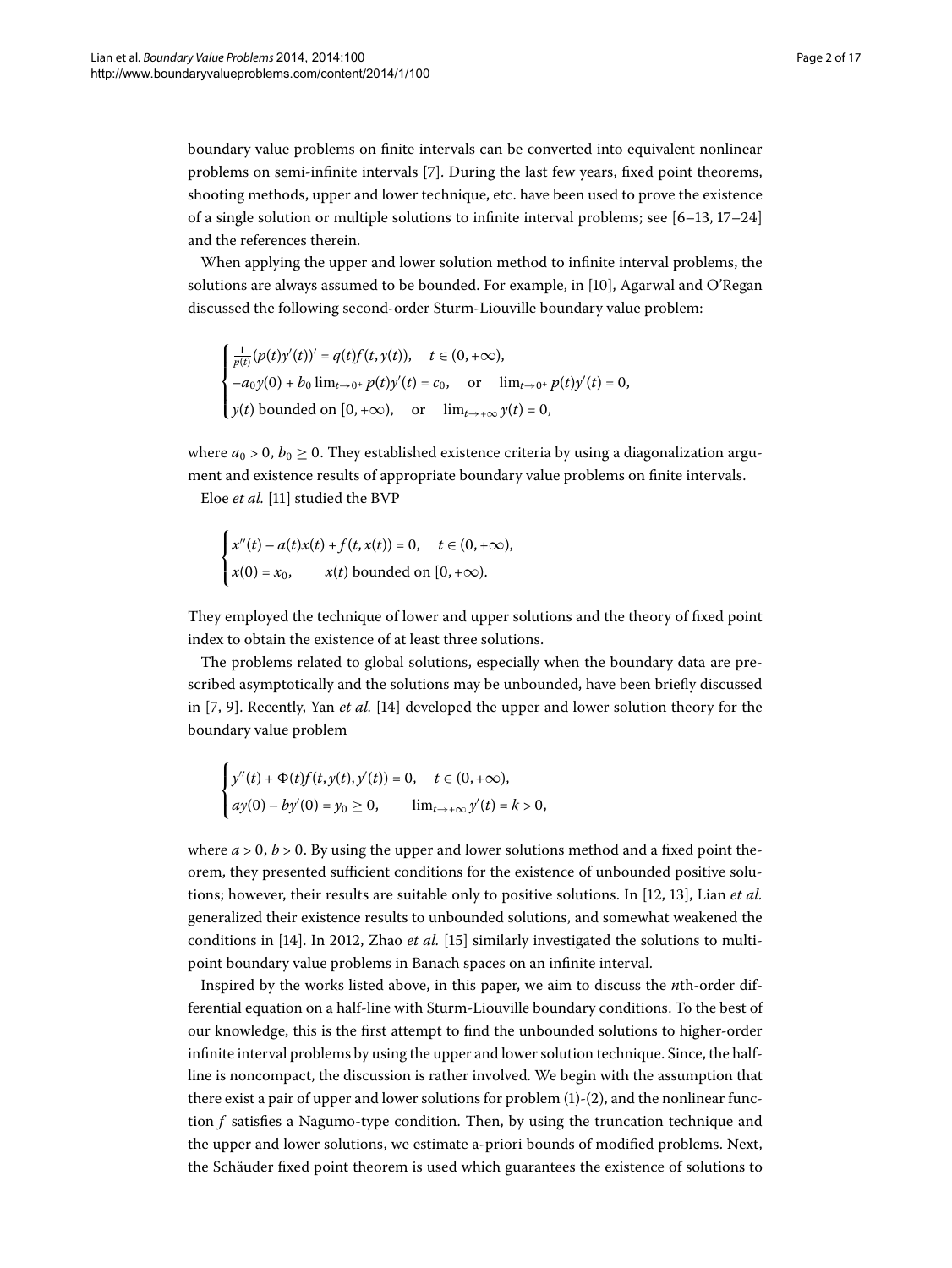([\)](#page-0-1)-([\)](#page-0-2). We also assume two pairs of upper and lower solutions and show that this infinite interval problem has at least three solutions. In the last section, an example is included which illustrates the main result.

## **2 Preliminaries**

In this section, we present some definitions and lemmas to be used in the main theorem of this paper.

Consider the space *X* defined by

$$
X = \left\{ u \in C^{n-1}[0, +\infty), \lim_{t \to +\infty} \frac{u^{(i)}(t)}{\nu_i(t)} \text{ exist, } i = 0, 1, ..., n-1 \right\}
$$
(3)

with the norm  $\|\cdot\|$  given by

$$
||u|| = \max\{|u||_0, ||u||_1, \ldots, ||u||_{n-1}\},\tag{4}
$$

where  $v_i(t) = 1 + t^{n-1-i}$  and

$$
||u||_{i} = \sup_{t \in [0, +\infty)} \left| \frac{u^{(i)}(t)}{v_{i}(t)} \right|, \quad i = 0, 1, ..., n-1.
$$
 (5)

<span id="page-2-3"></span>Then  $(X, \|\cdot\|)$  is a Banach space.

To obtain a solution of the BVP (1[\)](#page-0-2)-(2), we need a mapping whose kernel  $G(t, s)$  is the Green function of  $-u^{(n)}(t) = 0$  with the homogeneous boundary conditions (2), which is given in the following lemma.

**Lemma 2.1** *Let*  $e \in L^1[0, +\infty)$ . *Then the linear boundary value problem* 

<span id="page-2-1"></span><span id="page-2-0"></span>
$$
\begin{cases}\n-u^{(n)}(t) = e(t), & 0 < t < +\infty, \\
u^{(i)}(0) = A_i, & i = 0, 1, ..., n - 3, \\
u^{(n-2)}(0) - au^{(n-1)}(0) = B, \\
u^{(n-1)}(+\infty) = C\n\end{cases}
$$
\n(6)

*has a unique solution given by*

$$
u(t) = l(t) + \int_0^{+\infty} G(t,s)e(s) ds,
$$
\n(7)

*where*

<span id="page-2-2"></span>
$$
l(t) = \sum_{k=0}^{n-3} \frac{A_k}{k!} t^k + \frac{aC + B}{(n-2)!} t^{n-2} + \frac{C}{(n-1)!} t^{n-1},
$$

*and*

$$
G(t,s) = \begin{cases} \frac{a}{(n-2)!}t^{n-2} + \sum_{k=0}^{n-2} \frac{(-1)^k}{(k+1)!(n-2-k)!} s^{k+1} t^{n-2-k}, & 0 \le s \le t < +\infty, \\ \frac{a}{(n-2)!} t^{n-2} + \frac{1}{(n-1)!} t^{n-1}, & 0 \le t \le s < +\infty. \end{cases}
$$
(8)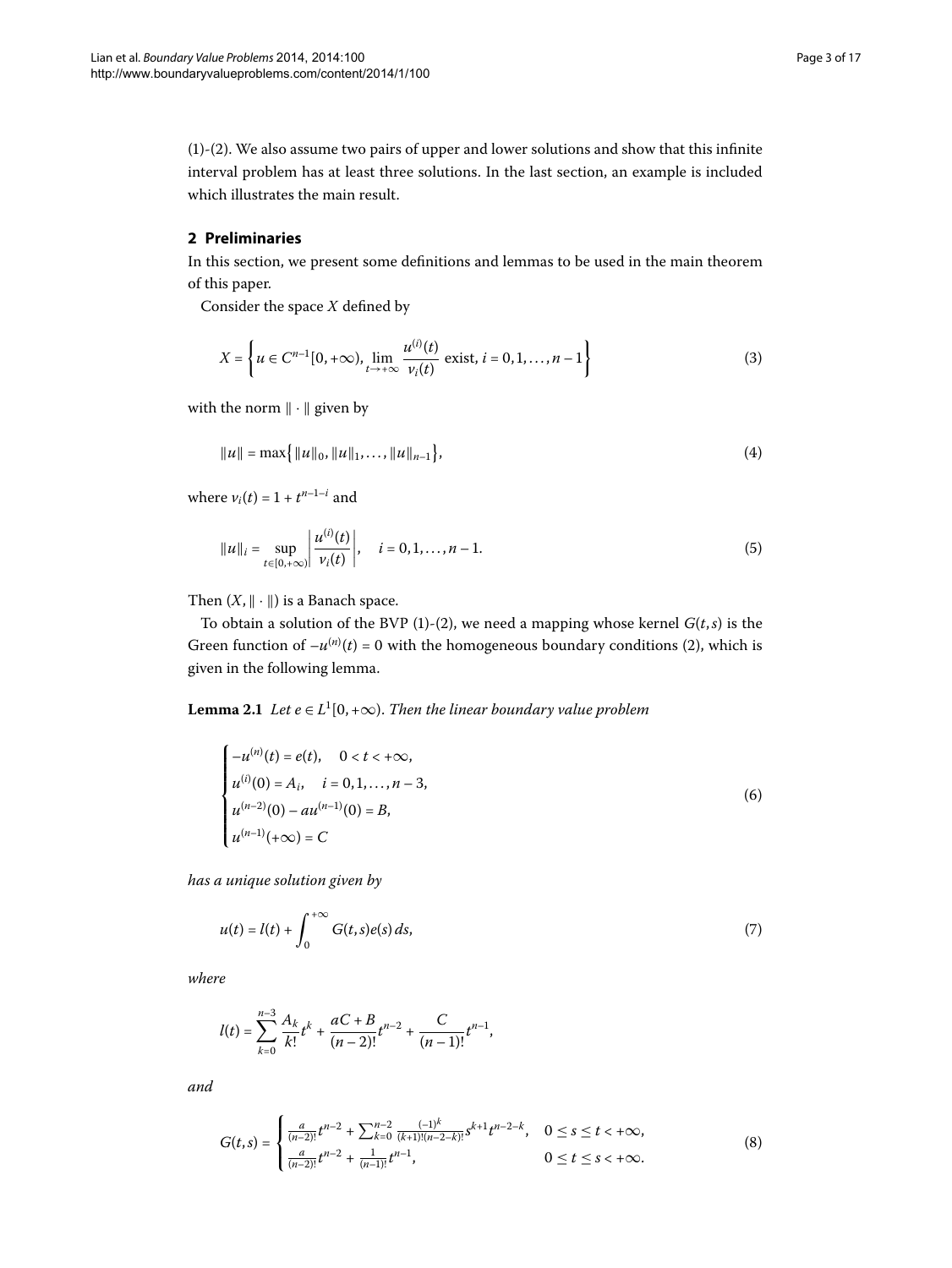<span id="page-3-2"></span><span id="page-3-1"></span> $\Box$ 

*Proof* Let  $v(t) = u^{(n-2)}(t)$  $v(t) = u^{(n-2)}(t)$  $v(t) = u^{(n-2)}(t)$ . Then from (6), we obtain the Sturm-Liouville boundary value problem

<span id="page-3-0"></span>
$$
\begin{cases}\n-v''(t) = e(t), & 0 < t < +\infty, \\
v(0) - av'(0) = B, \\
v'(+\infty) = C\n\end{cases} \tag{9}
$$

and the initial value problem

$$
\begin{cases}\n u^{(n-2)}(t) = v(t), & 0 < t < +\infty, \\
 u^{(i)}(0) = A_i, & i = 0, 1, ..., n-3.\n\end{cases}
$$
\n(10)

Clearly, (9[\)](#page-3-0) has a unique solution

$$
v(t) = aC + B + Ct + \int_0^{+\infty} g(t,s)e(s) ds,
$$

where

$$
g(t,s) = \begin{cases} a+s, & 0 \leq s \leq t < +\infty, \\ a+t, & 0 \leq t \leq s < +\infty. \end{cases}
$$

Now integrating (10) and applying the initial conditions, we obtain (7).

**Lemma 2.2** The function  $G(t,s)$  $G(t,s)$  $G(t,s)$  defined in (8) is  $(n-1)$  times continuously differentiable *on*  $[0, +\infty) \times [0, +\infty)$ . *For any s*  $\in [0, +\infty)$ , *its ith derivative is uniformly continuous in t on any compact interval of*  $[0, +\infty)$  *and is uniformly bounded on*  $[0, +\infty)$ *.* 

*Proof* We denote  $g_i(t,s) = \frac{\partial^i G(t,s)}{\partial t^i}$ , which is also used in the later part of the paper. By direct calculations, we have

$$
g_i(t,s) = \begin{cases} \frac{at^{n-2-i}}{(n-2-i)!} + \sum_{k=0}^{n-2-i} \frac{(-1)^k s^{k+1} t^{n-2-k-i}}{(k+1)!(n-2-k-i)!}, & 0 \le s \le t < +\infty, \\ \frac{a}{(n-2-i)!} t^{n-2-i} + \frac{1}{(n-1-i)!} t^{n-1-i}, & 0 \le t \le s < +\infty. \end{cases}
$$
(11)

Obviously,  $g_i(t,s)$  is uniformly continuous in *t* on any compact interval of  $[0, +\infty)$  for any  $s \in [0, +\infty)$ . Now since, for all integers *k* and *l*,

$$
\sup_{t\in[0,+\infty)}\frac{t^k}{1+t^l}=\begin{cases}\frac{l-k}{l}\big(\frac{k}{l-k}\big)^\frac{k}{l}, & kl\end{cases}
$$

from [\(](#page-3-2)11), when  $s \leq t$ , it follows that

$$
\sup_{t \in [0,+\infty)} \left| \frac{g_i(t,s)}{\nu_i(t)} \right| = \sup_{t \in [0,+\infty)} \left| \frac{at^{n-2-i}}{(n-2-i)! \nu_i(t)} + \sum_{k=0}^{n-2-i} \frac{(-1)^k s^{k+1} t^{n-2-k-i}}{(k+1)!(n-2-k-i)! \nu_i(t)} \right|
$$
  

$$
\leq \sup_{t \in [0,+\infty)} \left( \frac{at^{n-2-i}}{(n-2-i)! \nu_i(t)} + \sum_{k=0}^{n-2-i} \frac{t^{k+1} t^{n-2-k-i}}{(k+1)!(n-2-k-i)! \nu_i(t)} \right)
$$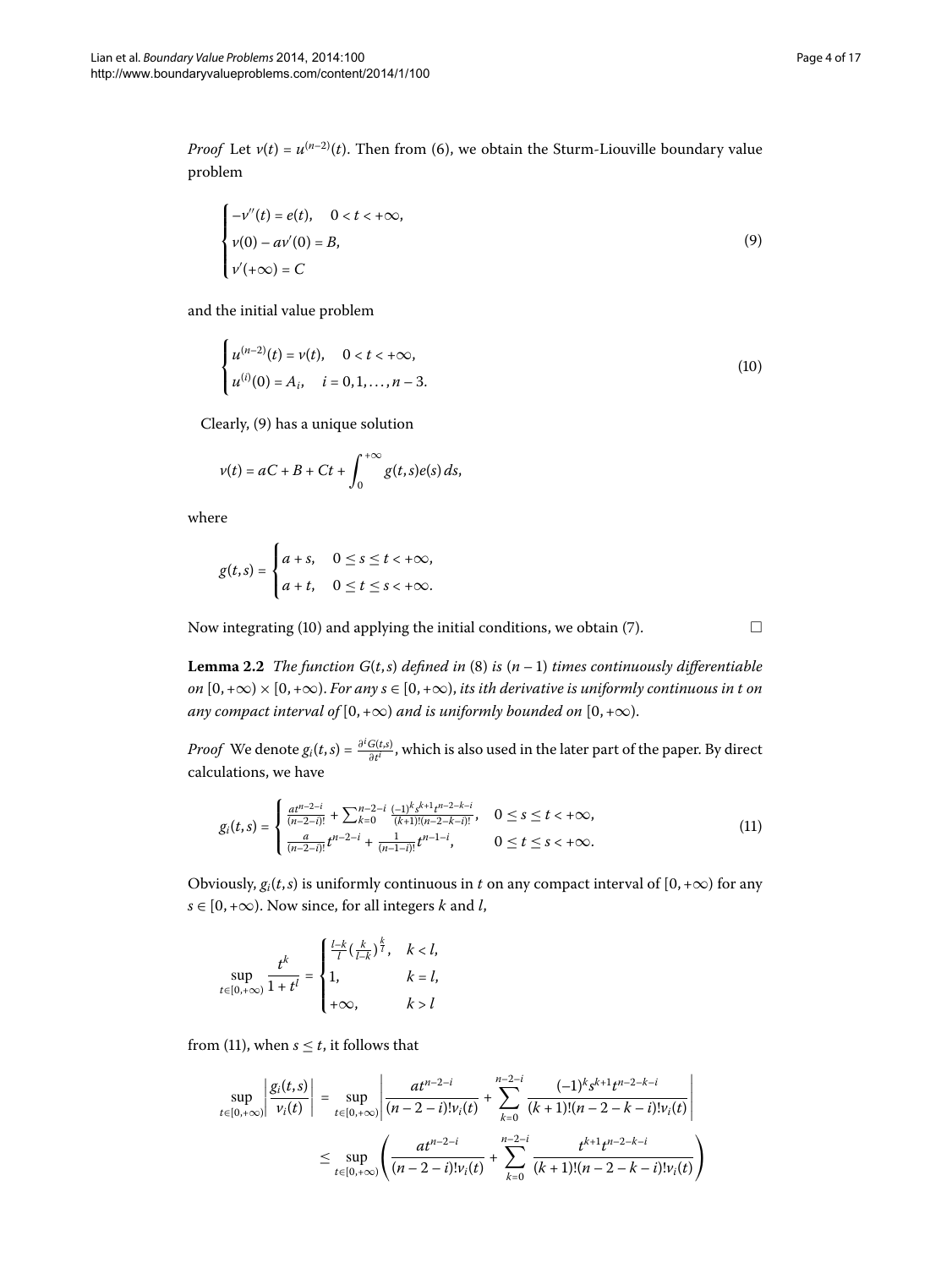$$
\leq \frac{a}{(n-2-i)!} \sup_{t \in [0,+\infty)} \frac{t^{n-2-i}}{\nu_i(t)} + \frac{n-1-i}{(n-2-i)!} \sup_{t \in [0,+\infty)} \frac{t^{n-1-i}}{\nu_i(t)}
$$

$$
= \frac{a}{(n-1-i)!} (n-2-i)^{\frac{n-2-i}{n-1-i}} + \frac{n-1-i}{(n-2-i)!},
$$

and, when  $s \geq t$ , we have

$$
\sup_{t \in [0,+\infty)} \left| \frac{g_i(t,s)}{\nu_i(t)} \right| = \sup_{t \in [0,+\infty)} \left| \frac{at^{n-2-i}}{(n-2-i)! \nu_i(t)} + \frac{t^{n-1-i}}{(n-1-i)! \nu_i(t)} \right|
$$
  

$$
\leq \frac{a}{(n-2-i)!} \sup_{t \in [0,+\infty)} \frac{t^{n-2-i}}{\nu_i(t)} + \frac{1}{(n-1-i)!} \sup_{t \in [0,+\infty)} \frac{t^{n-1-i}}{\nu_i(t)}
$$
  

$$
= \frac{a}{(n-1-i)!} (n-2-i)^{\frac{n-2-i}{n-1-i}} + \frac{1}{(n-1-i)!}.
$$

Thus, we have

$$
\|G(t,s)\|_{i} \leq \frac{a}{(n-1-i)!} (n-2-i)^{\frac{n-2-i}{n-1-i}} + \frac{n-1-i}{(n-2-i)!} := K_{i},
$$
\n(12)

<span id="page-4-1"></span>for  $i = 1, 2, ..., n - 1$ .

When applying the Schäuder fixed point theorem to prove the existence result, it is necessary to show that the operator is completely continuous. While the usual Arezà-Ascoli lemma fails here due to the non-compactness of  $[0, +\infty)$ , the following generalization (see  $[6, 13]$  $[6, 13]$ ) will be used.

## **Lemma 2.3**  $M \subset X$  is relatively compact if the following conditions hold:

- . *all the functions from M are uniformly bounded*;
- 2. *all the functions from M are equi-continuous on any compact interval of*  $[0, +\infty)$ ;
- 3. *all the functions from M are euqi-convergent at infinity, that is, for any given*  $\epsilon > 0$ , *there exists a*  $T = T(\epsilon) > 0$  *such that for any*  $u \in M$ ,

<span id="page-4-0"></span>
$$
\left|\frac{u^{(i)}(t)}{v_i(t)}-\frac{u^{(i)}(+\infty)}{v_i(+\infty)}\right|<\epsilon,\quad t>T,i=0,1,\ldots,n-1.
$$

Finally, we define lower and upper solutions of  $(1)-(2)$  $(1)-(2)$ , and introduce the Nagumo-type condition.

**Definition 2.1** A function  $\alpha(t) \in C^{n-1}[0, +\infty) \cap C^n(0, +\infty)$  satisfying

$$
\begin{cases}\n-\alpha^{(n)}(t) \leq q(t)f(t,\alpha(t),\ldots,\alpha^{(n-1)}(t)), & 0 < t < +\infty, \\
\alpha^{(i)}(0) \leq A_i, & i = 0,1,\ldots,n-3, \\
\alpha^{(n-2)}(0) - a\alpha^{(n-1)}(0) \leq B, \\
\alpha^{(n-1)}(+\infty) < C\n\end{cases}
$$
\n(13)

is called a lower solution of  $(1)-(2)$ . If the inequalities are strict, it is called a strict lower solution.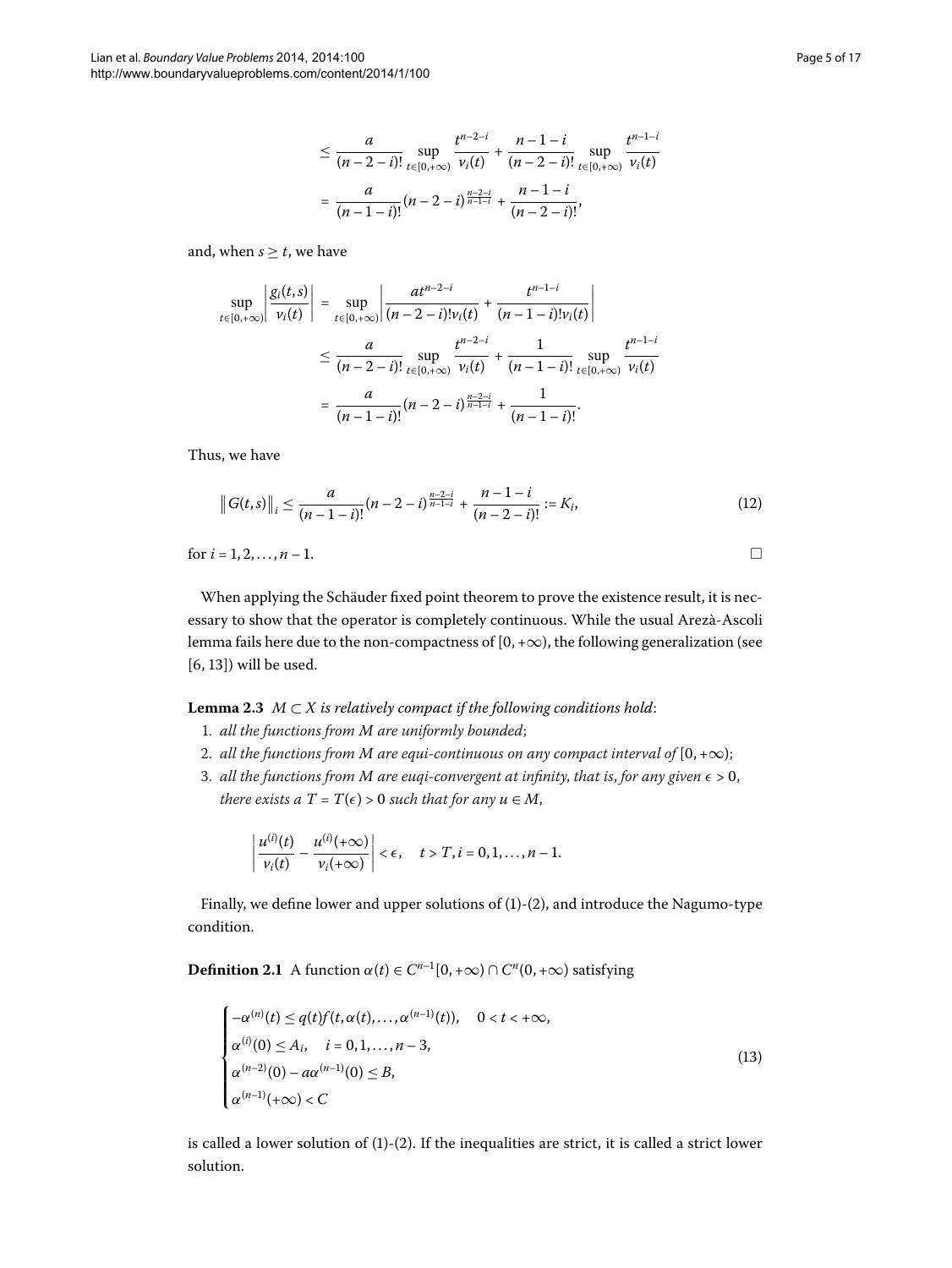**Definition 2.2** A function  $\beta(t) \in C^{n-1}[0, +\infty) \cap C^n(0, +\infty)$  satisfying

<span id="page-5-0"></span>
$$
\begin{cases}\n-\beta^{(n)}(t) \ge q(t)f(t,\beta(t),\ldots,\beta^{(n-1)}(t)), & 0 < t < +\infty, \\
\beta^{(i)}(0) \ge A_i, & i = 0,1,\ldots,n-3, \\
\beta^{(n-2)}(0) - a\beta^{(n-1)}(0) \ge B, \\
\beta^{(n-1)}(+\infty) > C\n\end{cases}
$$
\n(14)

is called an upper solution of  $(1)-(2)$  $(1)-(2)$  $(1)-(2)$ . If the inequalities are strict, it is called a strict upper solution.

**Definition 2.3** Let  $\alpha$ ,  $\beta$  be the lower and upper solutions of BVP [\(](#page-0-2)1)-(2) satisfying

$$
\alpha^{(i)}(t) \leq \beta^{(i)}(t), \quad i = 0, 1, ..., n-2,
$$

on  $[0, +\infty)$ . We say *f* satisfies a Nagumo condition with respect to  $\alpha$  and  $\beta$  if there exist positive functions  $\psi$  and  $h \in C[0, +\infty)$  such that

$$
|f(t, u_0, u_1, \dots, u_{n-1})| \leq \psi(t)h(|u_{n-1}|) \tag{15}
$$

 $f(x) = \{f(x_1, x_0, u_1, \ldots, u_{n-1}) \in [0, +\infty) \times [\alpha(t), \beta(t)] \times \cdots \times [\alpha^{(n-2)}(t), \beta^{(n-2)}(t)] \times \mathbb{R}$  and

$$
\int_0^{+\infty} q(s)\psi(s)\,ds < +\infty, \qquad \int_{-\infty}^{+\infty} \frac{s}{h(s)}\,ds = +\infty.
$$

## **3 The existence results**

Our existence theory is based on using the unbounded lower and upper solution technique. Here we list some assumptions for convenience.

H<sub>1</sub>: BVP (1[\)](#page-0-2)-(2) has a pair of upper and lower solutions  $β$ ,  $α$  in  $X$  with

$$
\alpha^{(i)}(t) \leq \beta^{(i)}(t), \quad i = 0, 1, ..., n-2, t \in [0, +\infty),
$$

and  $f \in C([0, +\infty) \times \mathbb{R}^n, \mathbb{R})$  satisfies the Nagumo condition with respect to  $\alpha$  and  $\beta$ .

*H*<sub>2</sub>: For any fixed *t* ∈ [0, +∞),  $u_{n-2}$ ,  $u_{n-1}$  ∈ ℝ, when  $\alpha^{(i)}(t)$  ≤  $u_i$  ≤  $\beta^{(i)}(t)$ ,  $i = 0, 1, ..., n - 3$ , the following inequality holds:

$$
f(t, \alpha(t),..., \alpha^{(i)}(t),..., u_{n-2}, u_{n-1}) \leq f(t, u_0,..., u_i,..., u_{n-2}, u_{n-1})
$$
  

$$
\leq f(t, \beta(t),..., \beta^{(i)}(t),..., u_{n-2}, u_{n-1}).
$$

H<sub>3</sub>: There exists a constant  $\gamma > 1$  such that

$$
\sup_{0\leq t<+\infty}(1+t)^{\gamma}q(t)\psi(t)<+\infty,
$$

where  $\psi$  is the function in Nagumo's condition of  $f$ .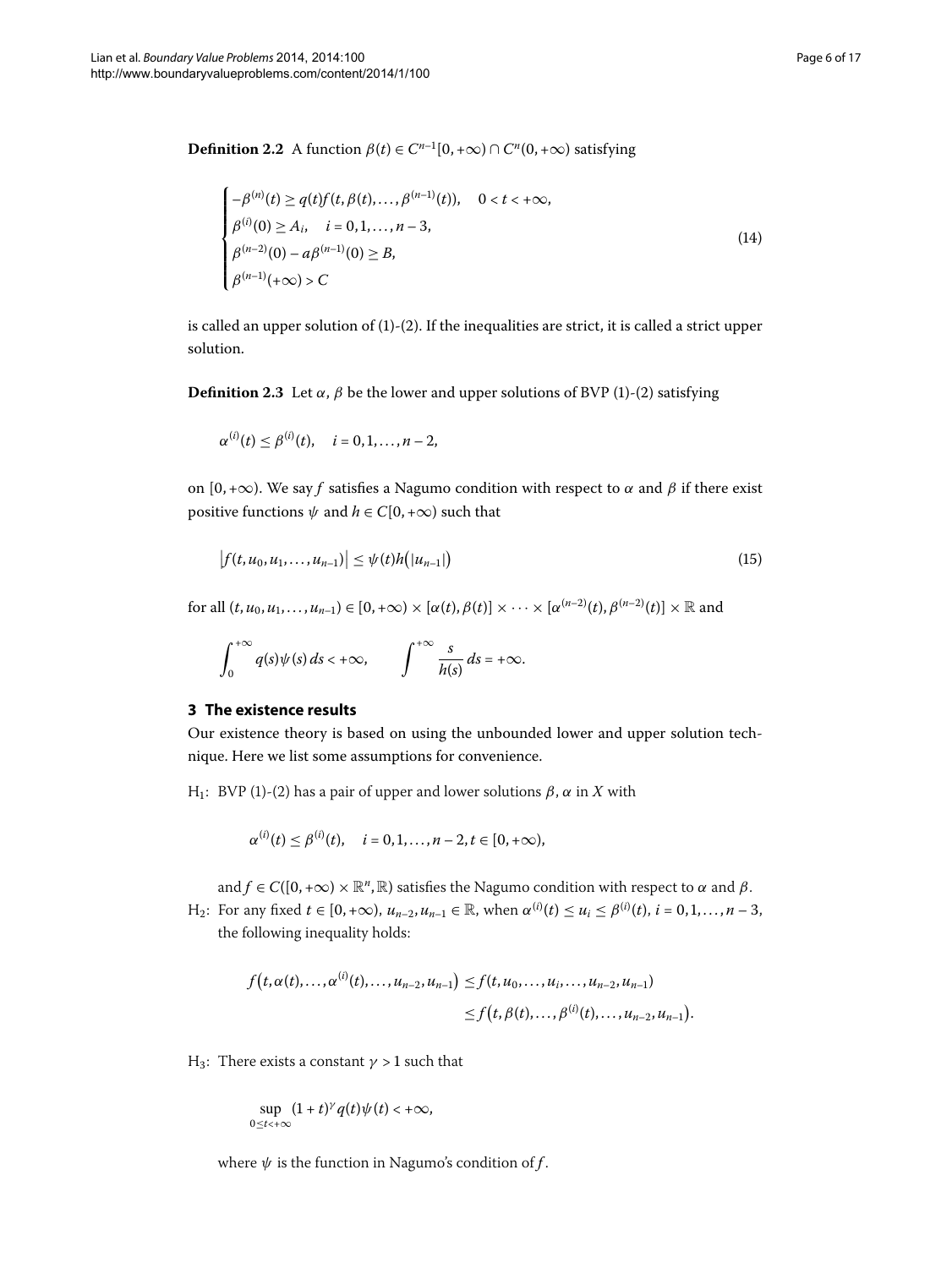<span id="page-6-0"></span>**Lemma 3.1** Suppose conditions  $(H_1)$  and  $(H_3)$  hold. Then there exists a constant  $R > 0$ *such that every solution u of*  $(1)-(2)$  $(1)-(2)$  $(1)-(2)$  *with* 

$$
\alpha^{(i)}(t) \le u \le \beta^{(i)}(t), \quad i = 0, 1, ..., n-2, 0 \le t < +\infty,
$$

*satisfies*  $||u||_{n-1} \leq R$ .

*Proof* Set

$$
M_0 = \sup_{0 \le t < +\infty} (1+t)^{\gamma} q(t) \psi(t),
$$
  
\n
$$
M_1 = \sup_{0 \le t < +\infty} \frac{\beta^{(n-2)}(t)}{(1+t)^{\gamma}} - \inf_{0 \le t < +\infty} \frac{\alpha^{(n-2)}(t)}{(1+t)^{\gamma}},
$$
  
\n
$$
M_2 = \max \{ ||\beta||_{n-2}, ||\alpha||_{n-2} \},
$$
  
\n
$$
M_3 = \max \left\{ \sup_{\delta \le t < +\infty} \frac{\beta^{(n-2)}(t) - \alpha^{(n-2)}(0)}{t}, \sup_{\delta \le t < +\infty} \frac{\beta^{(n-2)}(0) - \alpha^{(n-2)}(t)}{t} \right\},
$$

where  $\delta > 0$  is any arbitrary constant. Choose  $R > C$  where *C* is the nonhomogeneous boundary data, and  $\eta \geq M_3$  satisfies

$$
\int_{\eta}^{R} \frac{s}{h(s)} ds \geq M_0 \bigg(M_1 + \frac{\gamma}{\gamma - 1} M_2 \bigg).
$$

If  $|u^{(n-1)}(t)| \leq R$  holds for any  $t \in [0, +\infty)$ , then the result follows immediately. If not, we claim that  $|u^{(n-1)}(t)| > \eta$  does not hold for all  $t \in [0, +\infty)$ . Otherwise, without loss of generality, we suppose

$$
u^{(n-1)}(t) > \eta, \quad t \in [0,+\infty).
$$

But then, for any  $t \ge \delta > 0$ , it follows that

$$
\frac{\beta^{(n-2)}(t) - \alpha^{(n-2)}(0)}{t} \ge \frac{\mu^{(n-2)}(t) - \mu^{(n-2)}(0)}{t}
$$

$$
= \frac{1}{t} \int_0^t \mu^{(n-1)}(s) ds
$$

$$
> \eta \ge \frac{\beta^{(n-2)}(t) - \alpha^{(n-2)}(0)}{t},
$$

which is a contraction. So there must exist  $t^* \in [0, +\infty)$  such that  $|u^{(n-1)}(t^*)| \leq \eta$ . Furthermore, if

$$
|u^{(n-1)}(t)| \leq \eta, \quad \forall t \in [0,+\infty),
$$

just take  $R = \eta$  and then the proof is completed. Finally, there exist  $[t_1, t_2] \subset [0, +\infty)$  such that  $|u^{(n-1)}(t_1)| = \eta$ ,  $|u^{(n-1)}(t)| > \eta$ ,  $t \in (t_1, t_2]$  or  $|u^{(n-1)}(t_2)| = \eta$ ,  $|u^{(n-1)}(t)| > \eta$ ,  $t \in [t_1, t_2)$ . Sup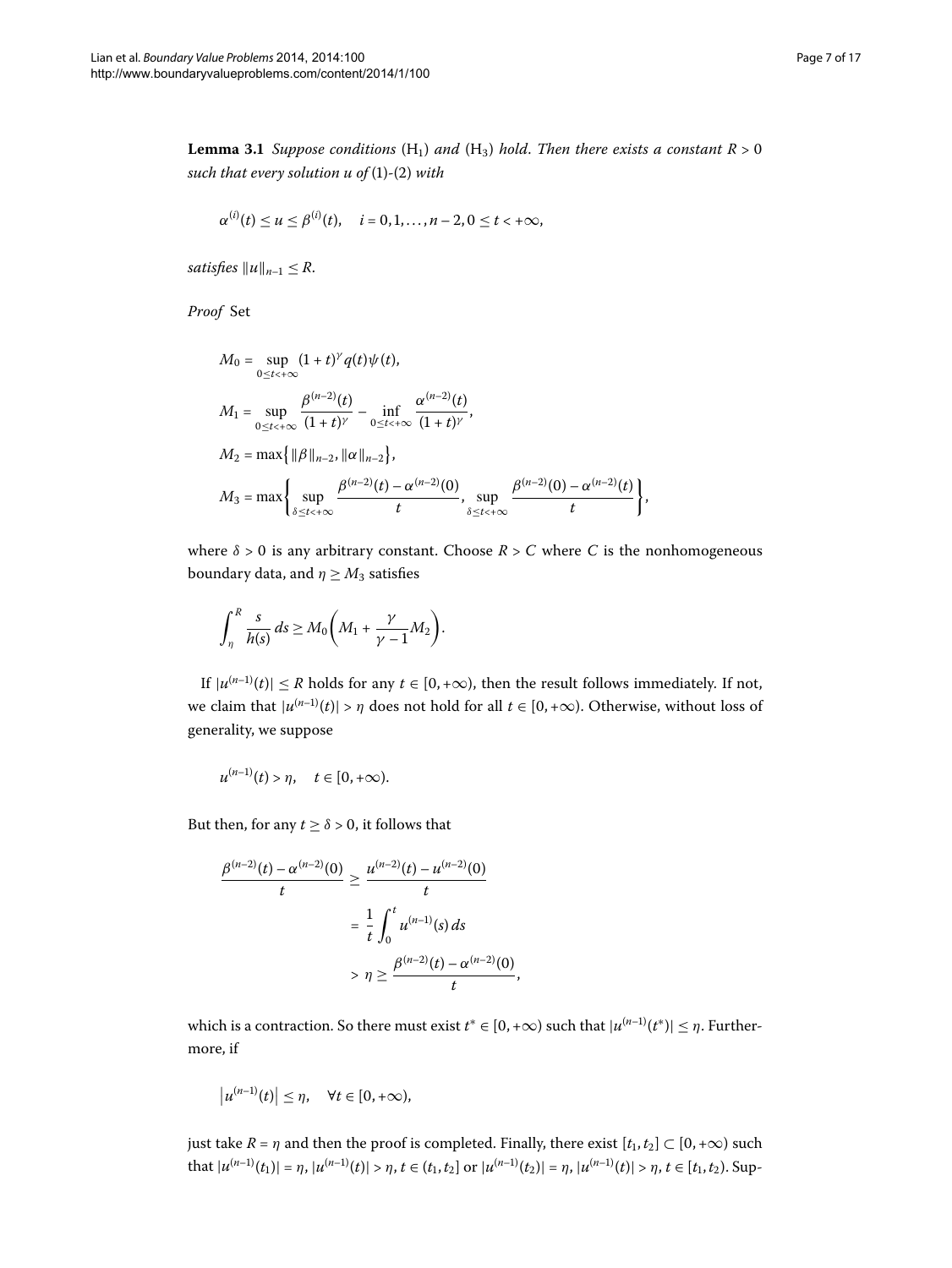pose that  $u^{(n-1)}(t_1) = \eta$ ,  $u^{(n-1)}(t) > \eta$ ,  $t \in (t_1, t_2]$ . Obviously,

$$
\int_{u^{(n-1)}(t_2)}^{u^{(n-1)}(t_2)} \frac{s}{h(s)} ds = \int_{t_1}^{t_2} \frac{u^{(n-1)}(s)}{h(u^{(n-1)}(s))} u^{(n)}(s) ds
$$
  
\n
$$
= \int_{t_1}^{t_2} \frac{-q(s)f(s, u(s), \dots, u^{(n-1)}(s))}{h(u^{(n-1)}(s))} u^{(n-1)}(s) ds
$$
  
\n
$$
\leq \int_{t_1}^{t_2} q(s) \psi(s) u^{(n-1)}(s) ds \leq M_0 \int_{t_1}^{t_2} \frac{u^{(n-1)}(s)}{(1+s)^\gamma} ds
$$
  
\n
$$
= M_0 \left( \int_{t_1}^{t_2} \left( \frac{u^{(n-2)}(s)}{(1+s)^\gamma} \right)' ds - \int_{t_1}^{t_2} u^{(n-2)}(s) \left( \frac{1}{(1+s)^\gamma} \right)' ds \right)
$$
  
\n
$$
\leq M_0 \left( M_1 + M_2 \int_0^{+\infty} \frac{\gamma}{(1+s)^\gamma} ds \right) \leq \int_{\eta}^R \frac{s}{h(s)} ds,
$$

from which one concludes that  $u^{(n-1)}(t_2) \leq R$ . Since  $t_1$  and  $t_2$  are arbitrary, we have  $u^{(n-1)}(t) \le R$  if  $u^{(n-1)}(t) \ge n$  for  $t \in [0, +\infty)$ . In a similarly way, we can show that  $u^{(n-1)}(t) \ge n$  $-R$ , if  $u^{(n-1)}(t) < -\eta$  for  $t \in [0, +\infty)$ .

Therefore there exists a  $R > 0$ , just related with  $\alpha$ ,  $\beta$ , and  $\psi$ ,  $h$  under the Nagumo condition of *f*, such that  $||u||_{n-1} \leq R$ .

<span id="page-7-0"></span>**Remark 3.1** Similarly, we can prove that

$$
\left|\beta^{(n-1)}(t)\right|\leq R,\qquad \left|\alpha^{(n-1)}(t)\right|\leq R,\quad t\in[0,+\infty).
$$

**Remark 3.2** The Nagumo condition plays a key role in estimating the prior bound for the  $(n-1)$  $(n-1)$ th derivative of the solution of BVP (1)-(2). Since the upper and lower solutions are in *X*,  $\alpha^{(n-2)}(t)$  and  $\beta^{(n-2)}(t)$  may be asymptotic linearly at infinity.

**Theorem 3.2** Suppose the conditions  $(H_1)$  $(H_1)$ - $(H_3)$  hold. Then BVP  $(1)$ - $(2)$  has at least one *solution*  $u \in C^{n-1}[0, +\infty) \cap C^n(0, +\infty)$  *satisfying* 

$$
\alpha^{(i)}(t) \leq u^{(i)}(t) \leq \beta^{(i)}(t), \quad i = 0, 1, ..., n-2, t \in [0, +\infty).
$$

*Moreover, there exists a R > 0 such that*  $||u||_{n-1} \le R$ .

*Proof* Let  $R > 0$  be the same as in Lemma 3[.](#page-6-0)1. Define the auxiliary functions  $f_0, f_1, \ldots, f_{n-2}$ , and  $F : [0, +\infty) \times \mathbb{R}^n \to \mathbb{R}$  as

$$
f_0(t, u_0, u_1, \ldots, u_{n-1}) = \begin{cases} f(t, \beta, u_1, \ldots, u_{n-1}), & u_0 > \beta(t), t \in [0, +\infty), \\ f(t, u_0, u_1, \ldots, u_{n-1}), & \alpha(t) \le u_0 \le \beta(t), t \in [0, +\infty), \\ f(t, \alpha, u_1, \ldots, u_{n-1}), & u_0 < \alpha(t), t \in [0, +\infty), \end{cases}
$$

 $f_i(t, u_0, \ldots, u_i, \ldots, u_{n-1})$ 

$$
= \begin{cases} f_{i-1}(t,u_0,\ldots,\beta^{(i)},\ldots,u_{n-1}), & u_i > \beta^{(i)}(t), t \in [0,+\infty), \\ f_{i-1}(t,u_0,\ldots,u_i,\ldots,u_{n-1}), & \alpha^{(i)}(t) \leq u_i \leq \beta^{(i)}(t), t \in [0,+\infty), \\ f_{i-1}(t,u_0,\ldots,\alpha^{(i)},\ldots,u_{n-1}), & u_i < \alpha^{(i)}(t), t \in [0,+\infty), \end{cases}
$$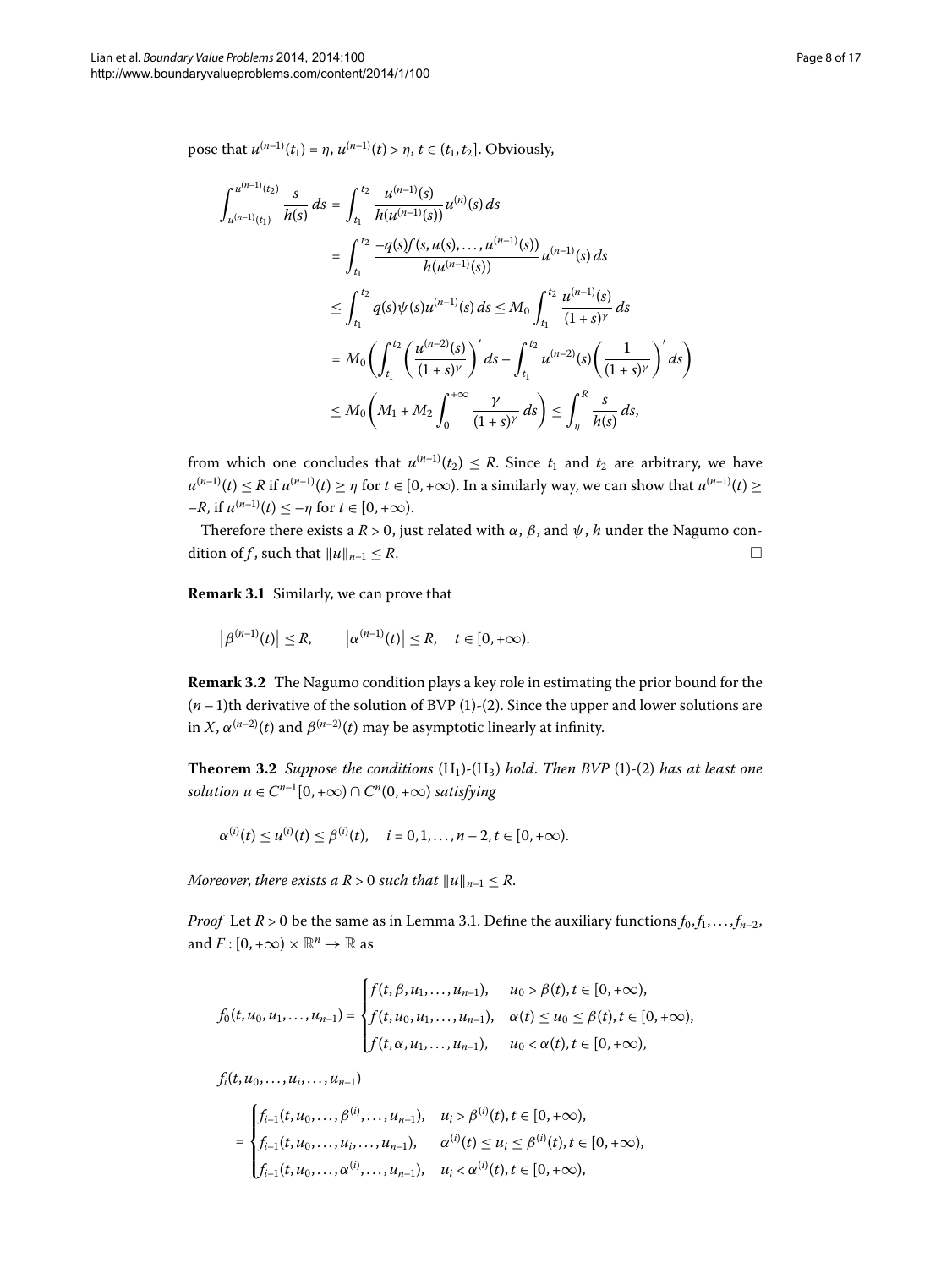for  $i = 1, 2, ..., n - 3$ , and

$$
f_{n-2}(t, u_0, \ldots, u_{n-2}, u_{n-1}) = \begin{cases} f_{n-3}(t, u_0, \ldots, \beta^{(n-2)}, u_{n-1}) - \frac{u_{n-2} - \beta^{(n-2)}(t)}{1 + |u_{n-2} - \beta^{(n-2)}(t)|}, \\ u_{n-2} > \beta^{(n-2)}(t), t \in [0, +\infty), \\ \alpha^{(n-2)}(t) \le u_{n-2} \le \beta^{(n-2)}(t), t \in [0, +\infty), \\ f_{n-3}(t, u_0, \ldots, \alpha^{(n-2)}(t), u_{n-1}) + \frac{u_{n-2} - \alpha^{(n-2)}(t)}{1 + |y - \alpha^{(n-2)}(t)|}, \\ u_{n-2} < \alpha^{(n-2)}(t), t \in [0, +\infty), \\ u_{n-2} < \alpha^{(n-2)}(t), t \in [0, +\infty), \\ f_{n-2}(t, u_0, \ldots, u_{n-2}, u_{n-1}), \quad |u_{n-1}| \le R, t \in [0, +\infty), \\ f_{n-2}(t, u_0, \ldots, u_{n-2}, u_{n-1}), \quad u_{n-1} < -R, t \in [0, +\infty). \end{cases}
$$

Consider the modified differential equation with the truncated function

<span id="page-8-2"></span><span id="page-8-1"></span><span id="page-8-0"></span>
$$
-u^{(n)}(t) = q(t)F(t, u(t), \dots, u^{(n-1)}(t)), \quad t \in (0, +\infty),
$$
\n(16)

with the boundary conditions  $(2)$  $(2)$ . To complete the proof, it suffices to show that problem (16[\)](#page-0-2)-(2) has at least one solution  $u$  satisfying

$$
\alpha^{(i)}(t) \le \mu^{(i)}(t) \le \beta^{(i)}(t), \quad i = 0, 1, \dots, n-2, t \in [0, +\infty), \tag{17}
$$

and

$$
|u^{(n-1)}(t)| \le R, \quad t \in [0, +\infty). \tag{18}
$$

We divide the proof into the following two steps.

*Step* 1: By contradiction we shall show that every solution  $u$  of problem (16[\)](#page-0-2)-(2) satisfy  $(17)$  $(17)$  and  $(18)$ .

Suppose the right hand inequality in (17) does not hold for  $i = n - 2$ . Set  $\omega(t) = u^{(n-2)}(t)$  $\beta^{(n-2)}(t)$ , then

$$
\sup_{0\leq t<+\infty}\omega(t)>0.
$$

Case I.  $\lim_{t\to 0^+} \omega(t) = \sup_{0\leq t < +\infty} \omega(t) > 0$ .

Obviously, we have  $\omega'(0^+) \leq 0$ . By the boundary conditions, it follows that

<span id="page-8-3"></span>
$$
\omega'(0^+) = u^{(n-1)}(0) - \beta^{(n-1)}(0) \ge \frac{1}{a} \big( u^{(n-2)}(0) - \beta^{(n-2)}(0) \big) = \frac{1}{a} \omega(0) > 0,
$$

which is a contradiction.

Case II. There exists a  $t^* \in (0, +\infty)$  such that  $\omega(t^*) = \sup_{0 \le t \le +\infty} \omega(t) > 0$ . Clearly, we have

$$
\omega(t^*) > 0, \qquad \omega'(t^*) = 0, \qquad \omega''(t^*) \le 0. \tag{19}
$$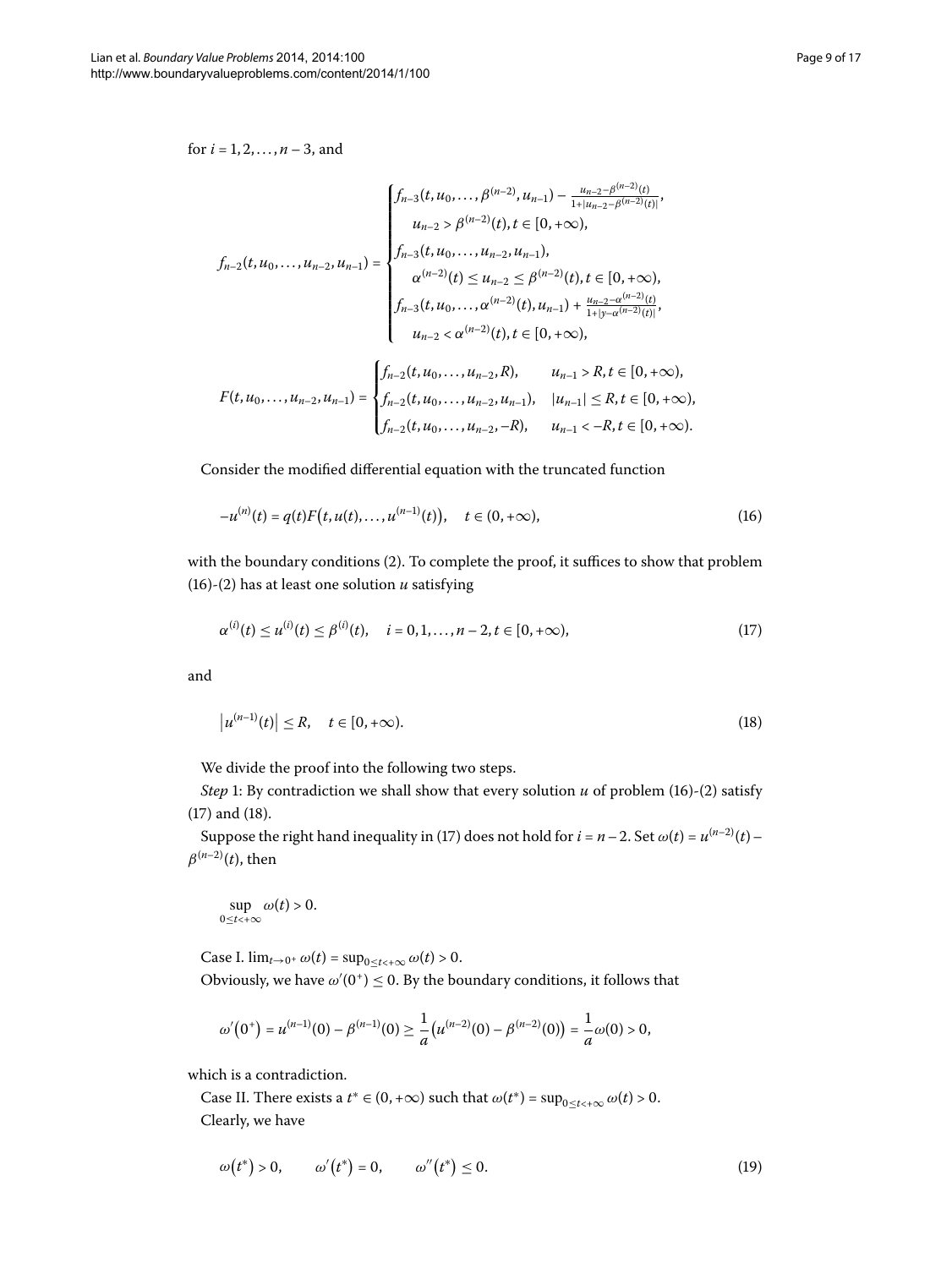On the other hand,

$$
u^{(n)}(t^*) = -q(t^*)F(t^*, u(t^*), \dots, u^{(n-2)}(t^*), u^{(n-1)}(t^*))
$$
  
=  $-q(t^*)f_{n-2}(t^*, u(t^*), \dots, u^{(n-2)}(t^*), \beta^{(n-1)}(t^*))$   
=  $-q(t^*)\left(f_{n-3}(t^*, u(t^*), \dots, \beta^{(n-2)}(t^*), \beta^{(n-1)}(t^*))\right)$   
 $- \frac{u^{n-2}(t^*) - \beta^{(n-2)}(t^*)}{1 + |u^{n-2}(t^*) - \beta^{(n-2)}(t^*)|}\right).$ 

Subcase i. If  $u^{(n-3)}(t^*) > \beta^{(n-3)}(t^*)$ , from the definition of  $f_{n-3}$ , we obtain

$$
u^{(n)}(t^*) = -q(t^*)f_{n-4}(t^*, u(t^*), \ldots, \beta^{(n-3)}(t^*), \beta^{(n-2)}(t^*), \beta^{(n-1)}(t^*))
$$
  
+ 
$$
q(t^*) \frac{u^{n-2}(t^*) - \beta^{(n-2)}(t^*)}{1 + |u^{n-2}(t^*) - \beta^{(n-2)}(t^*)|}.
$$

Subcase ii. If  $u^{(n-3)}(t^*) \leq \beta^{(n-3)}(t^*)$ , from the conditions (H<sub>2</sub>), we find

$$
u^{(n)}(t^*) \ge -q(t^*) f_{n-4}(t^*, u(t^*), \dots, \beta^{(n-3)}(t^*), \beta^{(n-2)}(t^*), \beta^{(n-1)}(t^*))
$$
  
+ 
$$
q(t^*) \frac{u^{n-2}(t^*) - \beta^{(n-2)}(t^*)}{1 + |u^{n-2}(t^*) - \beta^{(n-2)}(t^*)|}.
$$

Similarly following the above argument, we could discuss the other two cases  $u^{(i)}(t^*)$  >  $\beta^{(i)}(t^*)$  or  $u^{(i)}(t^*) \leq \beta^{(i)}(t^*)$ ,  $i = n-4, n-5, \ldots, 1, 0$ , and we have the following inequality:

$$
u^{(n)}(t^*) \geq -q(t^*) \bigg(f(t^*, \beta(t^*), \ldots, \beta^{(n-2)}(t^*), \beta^{(n-1)}(t^*)) - \frac{u^{n-2}(t^*) - \beta^{(n-2)}(t^*)}{1 + |u^{n-2}(t^*) - \beta^{(n-2)}(t^*)|}\bigg).
$$

Thus,

$$
\omega''(t^*) \geq q(t^*) \frac{u^{n-2}(t^*) - \beta^{(n-2)}(t^*)}{1 + |u^{n-2}(t^*) - \beta^{(n-2)}(t^*)|} > 0,
$$

which contradicts (19[\)](#page-8-3).

Thus,  $u^{(n-2)}(t) \le \beta^{(n-2)}(t)$ ,  $t \in [0, +\infty)$ . Similarly, we can show that  $u^{(n-2)}(t) \ge \alpha^{(n-2)}(t)$ ,  $t \in [0, +\infty)$  $t \in [0, +\infty)$ . Integrating this inequality and using the boundary conditions in (2), (13), and  $(14)$  $(14)$ , we obtain the inequality  $(17)$ [.](#page-6-0) Inequality  $(18)$  then follows from Lemma 3.1. In conclusion,  $u$  is the required solution to BVP  $(1)-(2)$  $(1)-(2)$ .

Step 2. Problem  $(16)-(2)$  $(16)-(2)$  has a solution  $u$ .

Consider the operator  $T: X \rightarrow X$  defined by

$$
Tu(t) = l(t) + \int_0^{+\infty} G(t,s)q(s)F(s, u(s), \dots, u^{(n-1)}(s)) ds.
$$
 (20)

Lemma 2[.](#page-2-3)1 shows that the fixed points of *T* are the solutions of BVP (16[\)](#page-0-2)-(2). Next we shall prove that *T* has at least one fixed point by using the Schäuder fixed point theorem. For this, it is enough to show that  $T: X \rightarrow X$  is completely continuous.

(1)  $T: X \rightarrow X$  is well defined.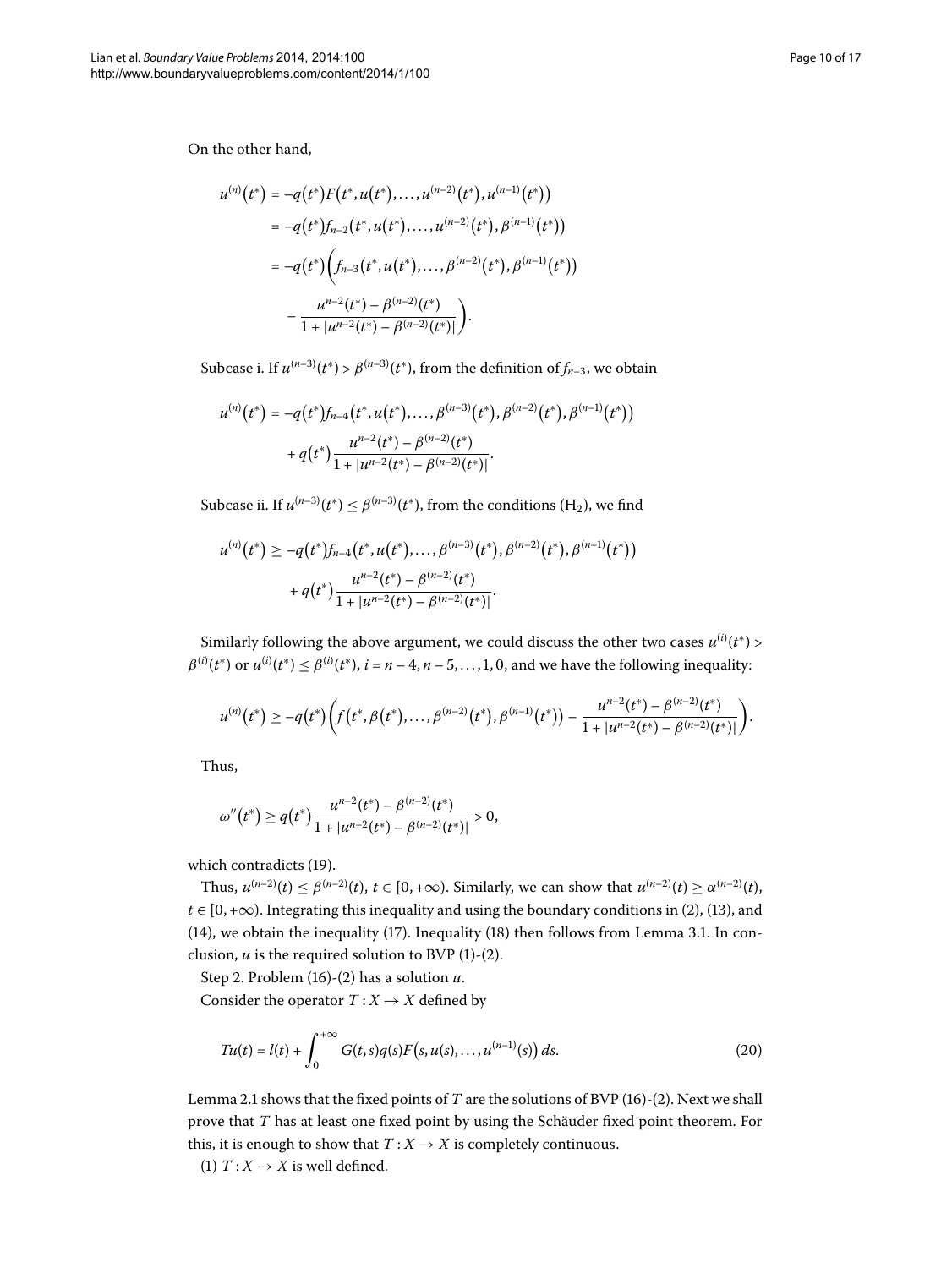For any  $u \in X$ , by direct calculation, we find

<span id="page-10-0"></span>
$$
(Tu)^{(i)}(t) = \sum_{k=i}^{n-3} \frac{A_k t^{k-i}}{(k-i)!} + \frac{(aC+B)t^{n-2-i}}{(n-2-i)!} + \frac{Ct^{n-1-i}}{(n-1-i)!} + \int_0^{+\infty} g_i(t,s)q(s)F(s,u(s),\ldots,u^{(n-1)}(s))\,ds, \quad i=0,1,\ldots,n-1.
$$

Obviously,  $Tu \in C^{n-1}[0, +\infty)$ . Further, because

$$
\left|\int_0^{+\infty} q(s) F\big(s, u(s), \ldots, u^{(n-1)}(s)\big) ds \right| \leq \int_0^{+\infty} q(s) \big(H\psi(s) + 1\big) ds < +\infty,
$$
\n(21)

where  $H = \max_{0 \le s \le ||u||} h(s)$ , the Lebesgue dominated convergent theorem implies that

$$
\lim_{t \to +\infty} \frac{(Tu)^{(i)}(t)}{\nu_i(t)} = \lim_{t \to +\infty} \left( \sum_{k=i}^{n-3} \frac{A_k t^{k-i}}{(k-i)! \nu_i(t)} + \frac{(aC+B)t^{n-2-i}}{(n-2-i)! \nu_i(t)} + \frac{Ct^{n-1-i}}{(n-1-i)! \nu_i(t)} \right)
$$

$$
+ \int_0^{+\infty} \lim_{t \to +\infty} \frac{g_i(t,s)}{\nu_i(t)} q(s) F(s, u(s), \dots, u^{(n-1)}(s)) ds
$$

$$
= \frac{C}{(n-1-i)!} + \int_0^{+\infty} \frac{1}{(n-1-i)!} q(s) F(s, u(s), \dots, u^{(n-1)}(s)) ds
$$

$$
< +\infty.
$$

Thus,  $Tu \in X$ .

(2)  $T: X \to X$  is continuous.

For any convergent sequence  $u_m \to u$  in *X*, there exists  $r_1 > 0$  such that  $\sup_{m \in N} ||u_m|| \le$  $r_1$ . Thus, as in [\(](#page-10-0)21), we have

$$
||Tu_m - Tu||_i = \sup_{t \in [0, +\infty)} \left| \frac{(Tu_m)^{(i)}(t)}{v_i(t)} - \frac{(Tu)^{(i)}(t)}{v_i(t)} \right|
$$
  
\n
$$
\leq \int_0^{+\infty} \sup_{0 \leq t < +\infty} \frac{g_i(t, s)}{v_i(t)}
$$
  
\n
$$
\cdot q(s) |F(s, u_m(s), \dots, u_m^{(n-1)}(s)) - F(s, u(s), \dots, u^{(n-1)}(s))| ds
$$
  
\n
$$
\leq \int_0^{+\infty} K_i q(s) |F(s, u_m(s), \dots, u_m^{(n-1)}(s)) - F(s, u(s), \dots, u^{(n-1)}(s))| ds
$$
  
\n
$$
\to 0, \text{ as } m \to +\infty, i = 0, 1, \dots, n - 1,
$$

and hence  $T: X \to X$  is continuous.

(3)  $T: X \rightarrow X$  is compact.

For this it suffices to show that *T* maps bounded subsets of *X* into relatively compact sets. Let *B* be any bounded subset of *X*, then there exists  $r_2 > 0$  such that  $||u|| \le r_2$ ,  $\forall u \in B$ . For any *u* ∈ *B*, *i* = 0, 1, . . . , *n* − 1, we have

$$
\sup_{t \in [0, +\infty)} \left| \frac{(Tu)^{(i)}(t)}{\nu_i(t)} \right| \le \sum_{k=i}^{n-3} \frac{|A_k|}{(k-i)!} \sup_{t \in [0, +\infty)} \left| \frac{t^{k-i}}{\nu_i(t)} \right| + \frac{(aC+B)}{(n-2-i)!} \sup_{t \in [0, +\infty)} \left| \frac{t^{n-2-i}}{\nu_i(t)} \right|
$$

$$
+ \frac{C}{(n-1-i)!} \sup_{t \in [0, +\infty)} \left| \frac{t^{n-1-i}}{\nu_i(t)} \right|
$$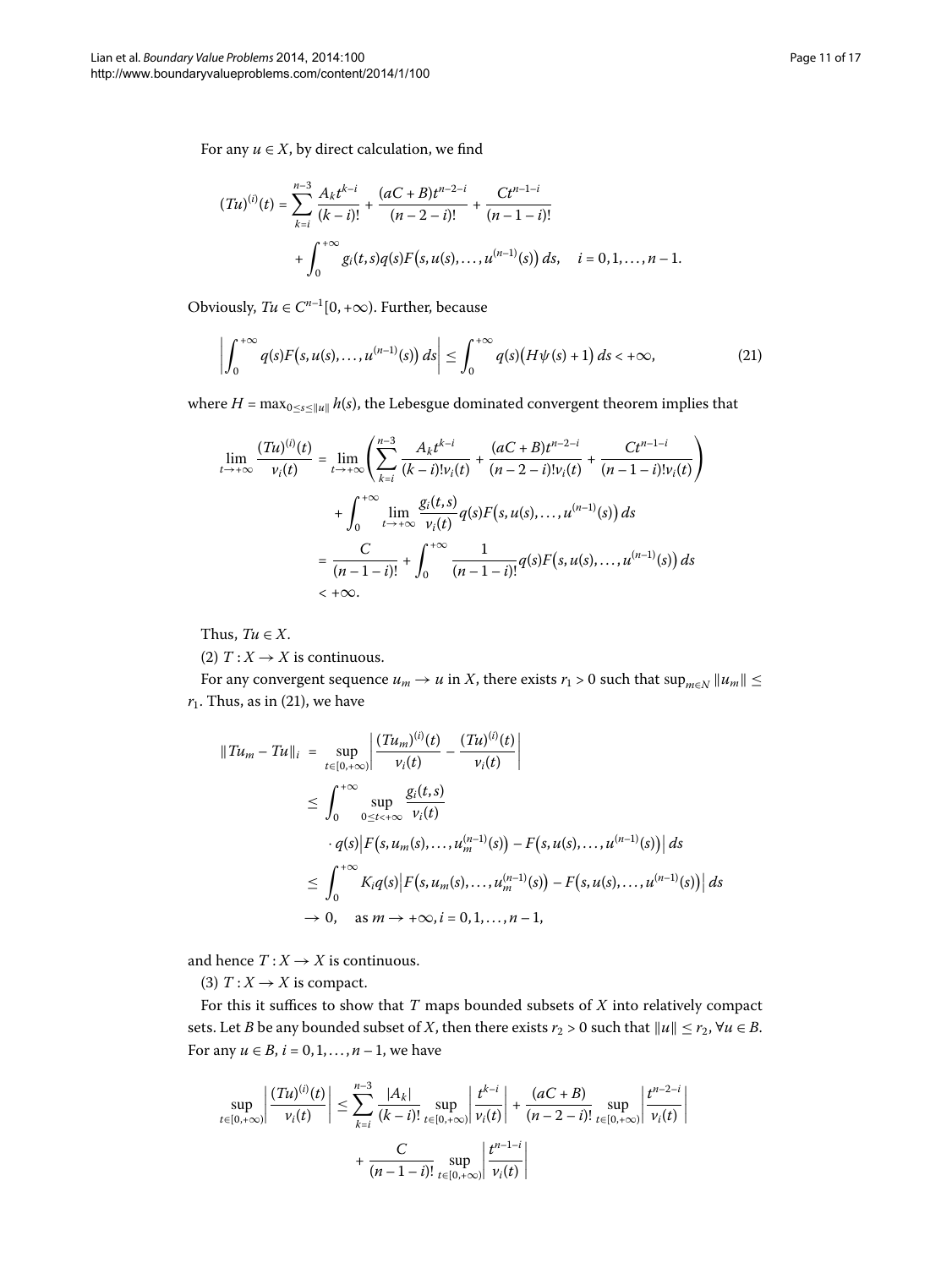$$
+\int_0^{+\infty} \sup_{t\in[0,+\infty)} \left|\frac{g_i(t,s)}{\nu_i(t)}\right| q(s) F(s, u(s), \dots, u^{(n-1)(s)}) ds
$$
  

$$
\leq L_i + \int_0^{+\infty} K_i q(s) (r_3 \psi(s) + 1) ds = r_{4,i} < +\infty,
$$

where

$$
L_{i} = \sum_{k=i}^{n-3} \frac{|A_{k}|(n-1-k)}{(k-i)!(n-1-i)} \cdot \left(\frac{k-i}{n-1-k}\right)^{\frac{k-i}{n-1-i}}
$$

$$
+ \frac{(aC+B)}{(n-3-i)!} \cdot \left(\frac{1}{n-2-i}\right)^{\frac{1}{n-1-i}} + \frac{|C|}{(n-1-i)!},
$$

where  $r_3 = \max_{0 \le s \le r_2} h(s)$ , and thus *TB* is uniformly bounded. Further, for any *T* > 0, if  $t_1, t_2 \in [0, T]$ , we have

$$
\left| \frac{(Tu)^{(i)}(t_1)}{\nu_i(t_1)} - \frac{(Tu)^{(i)}(t_2)}{\nu_i(t_2)} \right|
$$
\n
$$
\leq \left| \frac{1}{\nu_i(t_1)} \left( (Tu)^{(i)}(t_1) - (Tu)^{(i)}(t_2) \right) \right| + \left| (Tu)^{(i)}(t_2) \left( \frac{1}{\nu_i(t_1)} - \frac{1}{\nu_i(t_2)} \right) \right|
$$
\n
$$
\leq \sum_{k=i}^{n-3} \frac{|A_k|}{(k-i)!} |t_1^{k-i} - t_2^{k-i}| + \frac{|aC + B|}{(n-2-i)!} |t_1^{n-2-i} - t_2^{n-2-i}| + |C| |t_1^{n-2-i} - t_2^{n-2-i}|
$$
\n
$$
+ \int_0^{+\infty} |g_i(t_1, s) - g_i(t_2, s)| q(s) |F(s, u(s), ..., u^{(n-1)}(s))| ds + r_{4,i} |t_2^{n-1-i} - t_1|
$$
\n
$$
\to 0, \quad \text{uniformly as } t_1 \to t_2,
$$

that is, *TB* is equi-continuous. From Lemma 2.3, it follows that if *TB* is equi-convergent at infinity, then *TB* is relatively compact. In fact, we have

$$
\left| \frac{(Tu)^{i}(t)}{\nu_{i}(t)} - \lim_{t \to +\infty} \frac{(Tu)^{i}(t)}{\nu_{i}(t)} \right|
$$
\n
$$
\leq \left| \frac{l^{(i)}(t)}{\nu_{i}(t)} - \frac{C}{(n-1-i)!} \right| + \int_{0}^{+\infty} \left| \frac{g_{i}(t,s)}{\nu_{i}(t)} - \frac{1}{(n-1-i)!} \right| q(s) (r_{3} \psi(s) + 1) ds
$$
\n
$$
\to 0, \quad \text{uniformly as } t \to +\infty,
$$

and, therefore,  $T: X \to X$  is completely continuous. The Schäuder fixed point theorem now ensures that the operator  $T$  has a fixed point, which is a solution of the BVP (1[\)](#page-0-2)-(2).  $\Box$ 

**Remark 3.3** The upper and lower solutions are more strict at infinity than usually assumed. For such right boundary conditions, it is not easy to estimate the sign of  $ω''(+∞)$ even though we have  $\omega(+\infty) > 0$ ,  $\omega'(+\infty) = 0$ , where  $\omega(t) = u^{n-2}(t) - \beta^{n-2}(t)$  or  $\omega(t) =$  $u^{n-2}(t) - \alpha^{n-2}(t)$ . It remains unsettled whether this strict inequality can be weakened.

## **4 The multiplicity results**

In this section assuming two pairs of upper and lower solutions, we shall prove the existence of at least three solutions for our infinite interval problem.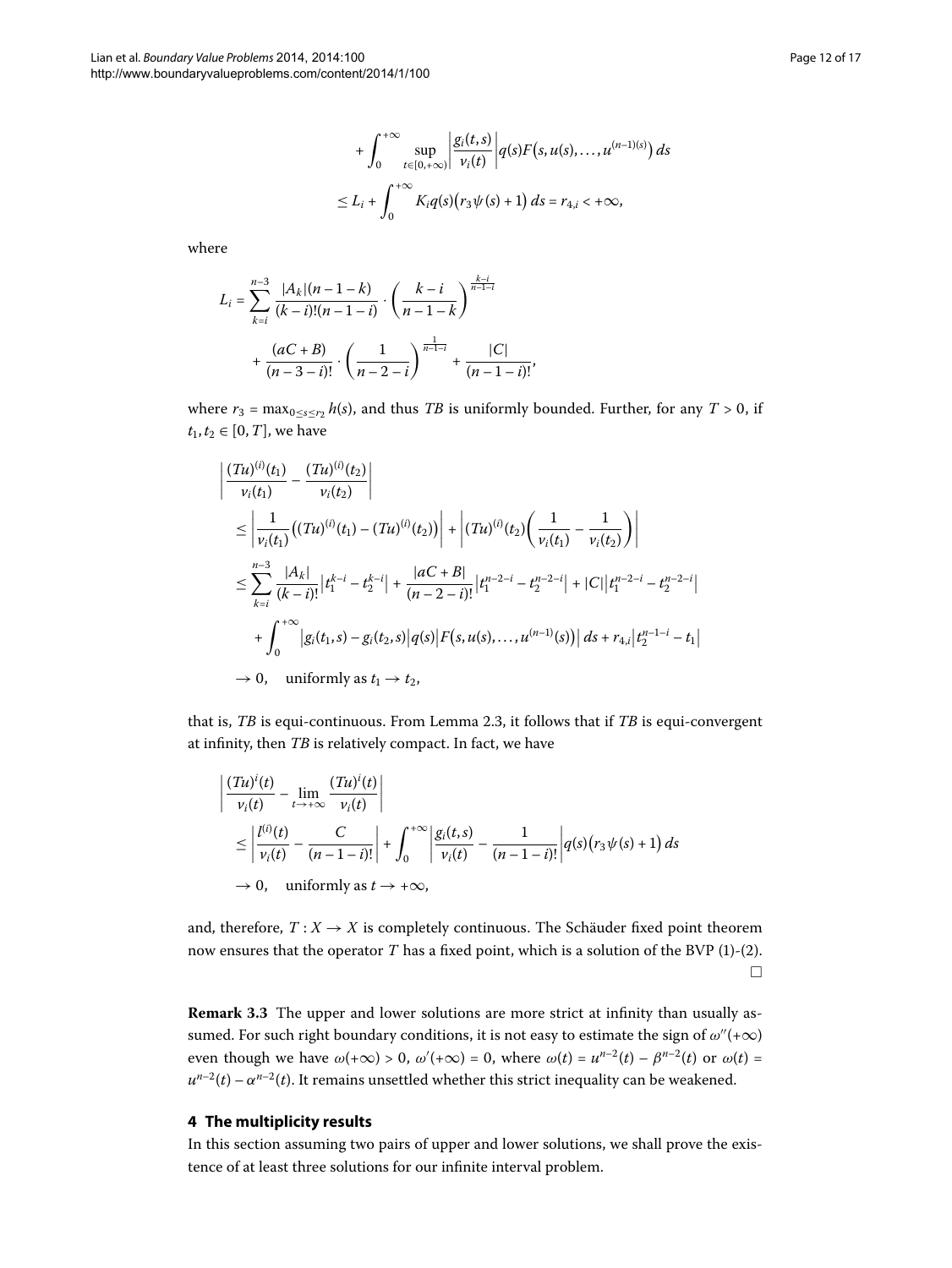<span id="page-12-1"></span>**Theorem .** *Suppose that the following condition holds*.

H<sub>4</sub>: *BVP* [\(](#page-0-1)1[\)](#page-0-2)-(2) *has two pairs of upper and lower solution*  $\beta_j$ ,  $\alpha_j$ ,  $j = 1, 2$  *in X with*  $\alpha_2$ ,  $\beta_1$ *strict*, *and*

$$
\alpha_1^{(i)}(t) \leq \alpha_2^{(i)}(t) \leq \beta_2^{(i)}(t), \qquad \alpha_1^{(i)}(t) \leq \beta_1^{(i)}(t) \leq \beta_2^{(i)}(t), \qquad \alpha_2^{(i)}(t) \nleq \beta_1^{(i)}(t),
$$

*for*  $i = 0, 1, ..., n - 2$ ,  $t \in [0, +\infty)$ , and  $f \in C([0, +\infty) \times \mathbb{R}^n, \mathbb{R})$  satisfies the Nagumo *condition with respect to*  $\alpha_1$  *and*  $\beta_2$ *.* 

*Suppose further that conditions*  $(H_2)$  *and*  $(H_3)$  *hold with*  $\alpha$  *and*  $\beta$  *replaced by*  $\alpha_1$  *and*  $\beta_2$ *, respectively. Then the problem* (1[\)](#page-0-2)-(2) *has at least three solutions*  $u_1$ ,  $u_2$ *, and*  $u_3$  *satisfying* 

<span id="page-12-0"></span>
$$
\alpha_j^{(i)}(t) \leq u_j^{(i)}(t) \leq \beta_j^{(i)}(t) \quad (j = 1, 2), \qquad u_3^{(i)}(t) \nleq \beta_1^{(i)}(t) \quad and \quad u_3^{(i)}(t) \ngeq \alpha_2^{(i)}(t),
$$

*for*  $i = 0, 1, \ldots, n - 2, t \in [0, +\infty)$ .

*Proof* Define the truncated function  $F_1$ , the same as *F* in Theorem 3[.](#page-7-0)2 with  $\alpha$  replaced by *α*<sup>1</sup> and *β* by  $β$ <sub>2</sub>, respectively. Consider the modified differential equation

$$
-u^{(n)}(t) = q(t)F_1(t, u(t), \dots, u^{(n-1)}(t)), \quad 0 < t < +\infty,
$$
\n(22)

with boundary conditions (2[\)](#page-0-2)[.](#page-7-0) Similarly to Theorem 3.2, it suffices to show that problem (22[\)](#page-0-2)-(2) has at least three solutions. To this end, define the mapping  $T_1 : X \to X$  as follows:

$$
T_1u(t) = l(t) + \int_0^{+\infty} G(t,s)q(s)F_1(s,u(s),\ldots,u^{(n-1)}(s)) ds.
$$

Clearly,  $T_1$  is completely continuous. By using the degree theory, we will show that  $T_1$  has at least three fixed points which coincide with the solutions of  $(22)-(2)$  $(22)-(2)$ .

Let

$$
N > \left\{\max_{0 \leq i \leq n-1} L_i + \max_{0 \leq i \leq n-1} K_i \int_0^{+\infty} q(s) (H_R \psi(s) + 1) ds, ||\alpha_1||, ||\beta_2|| \right\},\
$$

where  $L_i$  and  $K_i$  are defined as above, and  $H_r = \max_{0 \le s \le R} h(s)$ . Set  $\Omega = \{u \in X, ||u|| \le N\}$ . Then for any  $u \in \overline{\Omega}$ , it follows that

$$
||T_1u|| = \max_{0 \le i \le n-1} \left\{ \sup_{t \in [0,+\infty)} \left| \frac{(Tu)^{(i)}(t)}{\nu_i(t)} \right| \right\}
$$
  
\n
$$
\le \max_{0 \le i \le n-1} \left\{ \sum_{k=i}^{n-3} \frac{|A_k|}{(k-i)!} \sup_{t \in [0,+\infty)} \left| \frac{t^{k-i}}{\nu_i(t)} \right| + \frac{(aC+B)}{(n-2-i)!} \sup_{t \in [0,+\infty)} \left| \frac{t^{n-2-i}}{\nu_i(t)} \right| + \frac{C}{(n-1-i)!} \sup_{t \in [0,+\infty)} \left| \frac{t^{n-1-i}}{\nu_i(t)} \right|
$$
  
\n
$$
+ \int_0^{+\infty} \sup_{t \in [0,+\infty)} \left| \frac{g_i(t,s)}{\nu_i(t)} \right| q(s) F_1(s, u(s), \dots, u^{(n-1)(s)}) ds \right\}
$$
  
\n
$$
\le \max_{0 \le i \le n-1} \left\{ L_i + \int_0^{+\infty} K_i q(s) (H_R \psi(s) + 1) ds \right\} < N
$$

and hence  $T\Omega \subset \Omega$ , which implies that  $\deg(I - T_1, \Omega, 0) = 1$ .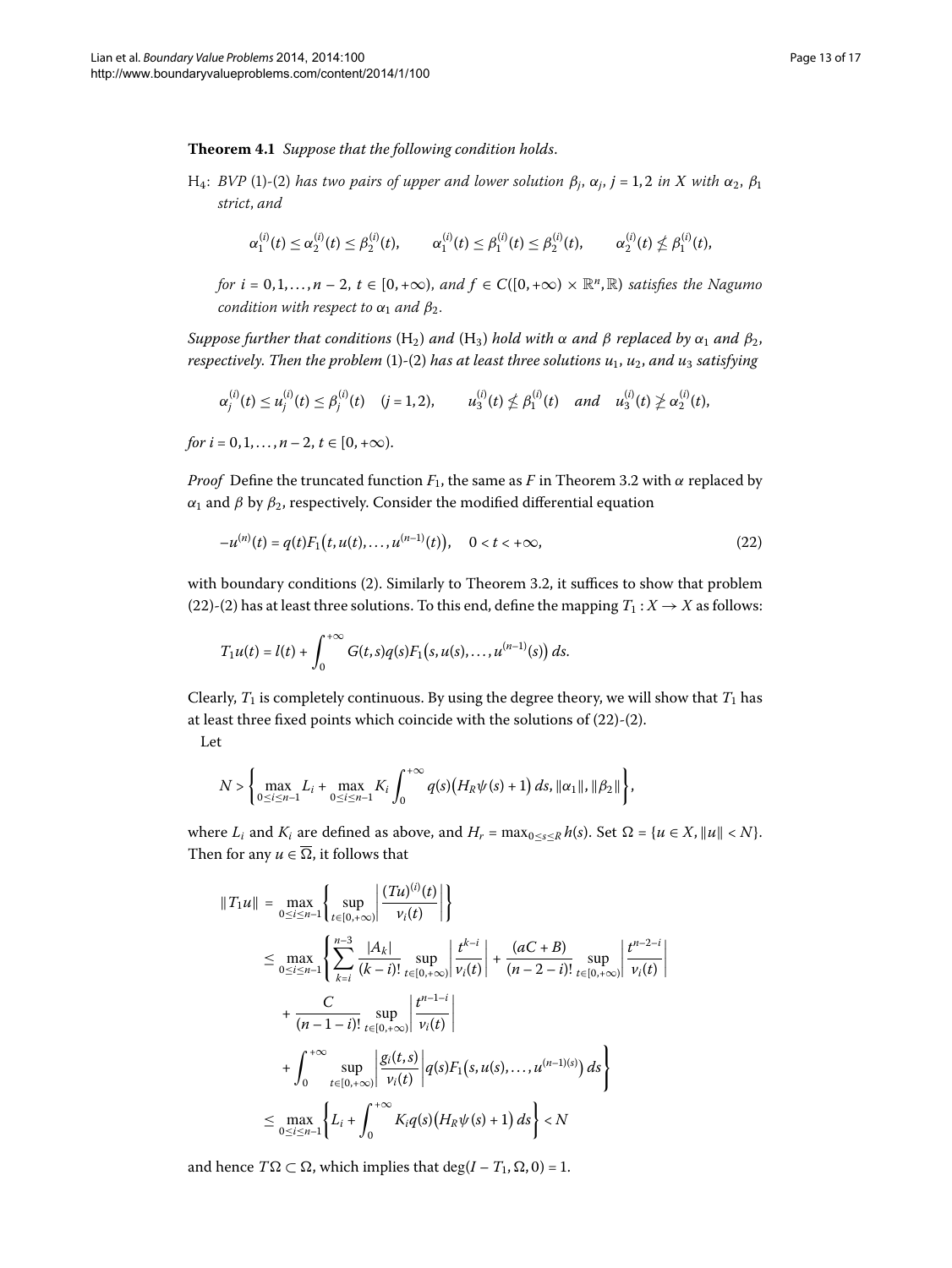Set

$$
\Omega_{\alpha_2} = \{ u \in \Omega, u^{(n-2)}(t) > \alpha_2^{(n-2)}(t), t \in [0, +\infty) \},\
$$
  

$$
\Omega^{\beta_1} = \{ u \in \Omega, u^{(n-2)}(t) < \beta_1^{(n-2)}(t), t \in [0, +\infty) \}.
$$

Because  $\alpha_2^{(n-2)} \nleq \beta_1^{(n-2)}$ ,  $\alpha_1^{(n-2)} \leq \alpha_2^{(n-2)} \leq \beta_2^{(n-2)}$  and  $\alpha_1^{(n-2)} \leq \beta_1^{(n-2)} \leq \beta_2^{(n-2)}$ , we have

$$
\Omega_{\alpha_2} \neq \emptyset, \qquad \Omega^{\beta_1} \neq \emptyset, \qquad \Omega \setminus \overline{\Omega_{\alpha_2} \cup \Omega^{\beta_1}} \neq \emptyset, \qquad \Omega_{\alpha_2} \cap \Omega^{\beta_1} = \emptyset.
$$

Now since  $\alpha_2$ ,  $\beta_1$  are strict lower and upper solutions, there is no solution in  $\partial \Omega_{\alpha_2} \cup \partial \Omega^{\beta_1}$ . Therefore

$$
deg(I - T_1, \Omega, 0) = deg(I - T_1, \Omega \setminus \overline{\Omega_{\alpha_2} \cup \Omega^{\beta_1}}, 0)
$$
  
+ deg(I - T\_1, \Omega\_{\alpha\_2}, 0) + deg(I - T\_1, \Omega^{\beta\_1}, 0).

Next we will show that

$$
\deg(I - T_1, \Omega_{\alpha_2}, 0) = \deg(I - T_1, \Omega^{\beta_1}, 0) = 1.
$$

For this, we define another mapping  $T_2 : \overline{\Omega} \to \overline{\Omega}$  by

$$
T_2u(t) = l(t) + \int_0^{+\infty} G(t,s)q(s)F_2(s,u(s),\ldots,u^{(n-1)}(s)) ds,
$$

where the function  $F_2$  is similar to  $F_1$  except changing  $\alpha_1$  to  $\alpha_2$ . Similar to the proof of Theorem 3[.](#page-7-0)2, we find that *u* is a fixed point of  $T_2$  only if  $\alpha_2(t) \le u(t) \le \beta_2(t)$ . So deg(*I* –  $T_2$ ,  $\Omega \setminus \overline{\Omega_{\alpha_2}}$ , 0) = 0. From the Schäuder fixed point theorem and  $T_2\overline{\Omega} \subset \Omega$ , we have deg(*I* –  $T_2, \Omega, 0$  = 1. Furthermore,

$$
deg(I - T_1, \Omega_{\alpha_2}, 0) = deg(I - T_2, \Omega_{\alpha_2}, 0)
$$
  
= deg(I - T\_2, \Omega, 0) + deg(I - T\_2, \Omega \setminus \overline{\Omega\_{\alpha\_2}}, 0) = 1.

Similarly, we have deg( $I - T_1$ ,  $\Omega^{\beta_1}$ , 0) = 1, and then

<span id="page-13-0"></span> $deg(I - T_1, \Omega \setminus \Omega_{\alpha_2} \cup \Omega^{\beta_1}, 0) = -1.$ 

Finally, using the properties of the degree, we conclude that  $T_1$  has at least three fixed points  $u_1 \in \Omega_{\alpha_2}$ ,  $u_2 \in \Omega^{\beta_1}$ , and  $u_3 \in \Omega \setminus \overline{\Omega_{\alpha_2} \cup \Omega^{\beta_1}}$ .

## **5 An example**

**Example** Consider the second-order differential equation with Sturm-Liouville boundary conditions

$$
\begin{cases}\nu''(t) - \frac{3(u'(t)+1)(u'(t)-\frac{1}{3})\sqrt[3]{u'(t)}}{(1+t)^2} - \frac{u'(t)-\frac{1}{2}}{(1+t)^2} = 0, & 0 < t < +\infty, \\
u(0) - 3u'(0) = 0, & u'(+\infty) = \frac{1}{2}.\n\end{cases}
$$
\n(23)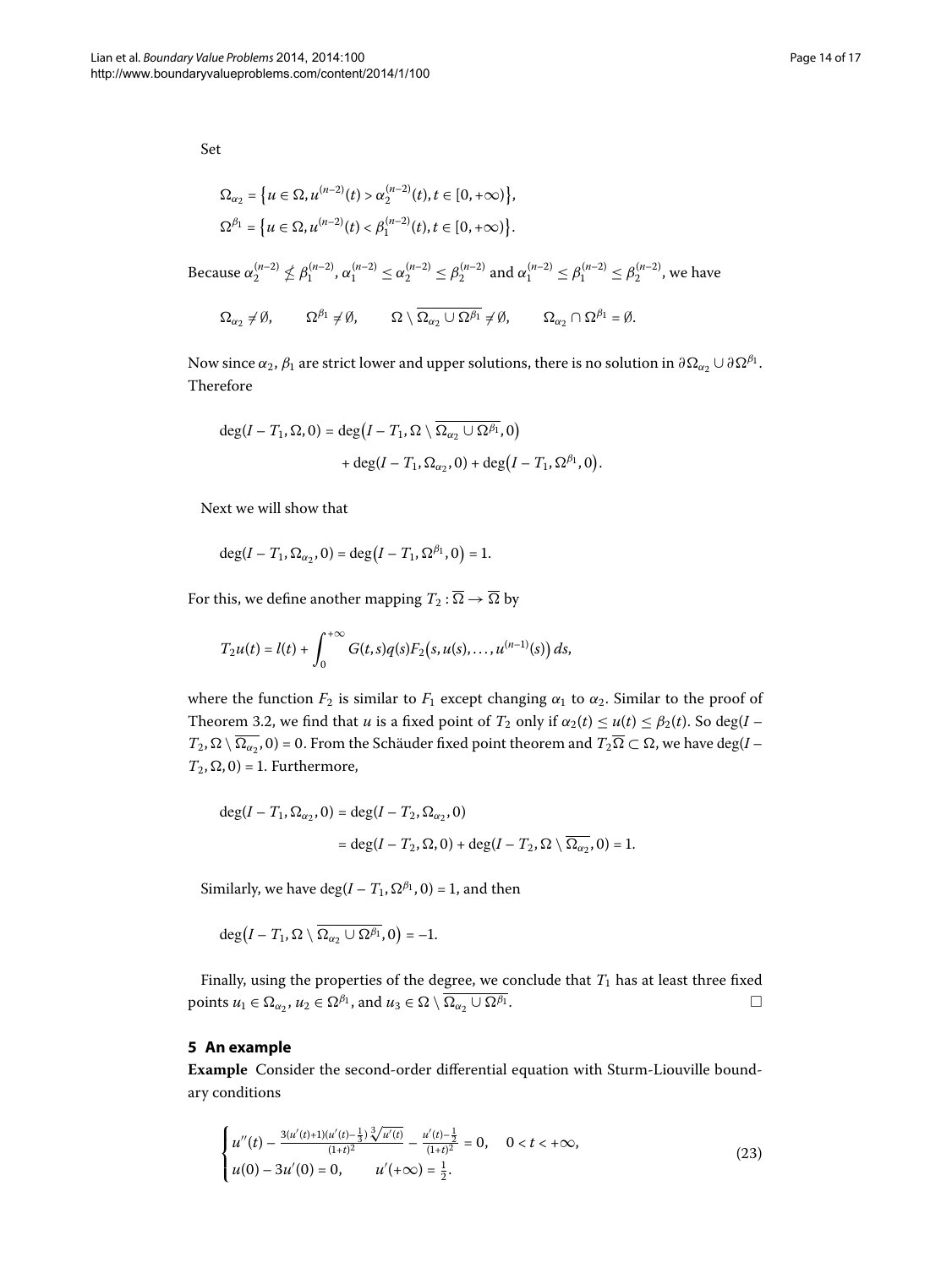Clearly, BVP  $(23)$  $(23)$  $(23)$  is a particular case of problem  $(1)-(2)$  with

$$
q(t) = \frac{1}{(1+t)^2},
$$
  
\n
$$
f(t, u_0, u_1) = -2(u_1 + 1)\left(u_1 - \frac{1}{3}\right)\sqrt[3]{u_1} - \left(u_1 - \frac{1}{2}\right),
$$
  
\n
$$
a = 3 > 0, \qquad B = 0, \text{ and } C = \frac{1}{2}.
$$

We let

$$
\alpha_1(t) = -t - 4
$$
,  $\alpha_2(t) = \frac{t}{3}$ ,  $t \in [0, +\infty)$ .

Then  $α_1, α_2 \in C^2[0, +\infty)$ , and  $α'_1(t) = -1$ ,  $α''_1(t) = 0$ ,  $α'_2(t) = \frac{1}{3}$ ,  $α''_2(t) = 0$ . Moreover, we have

$$
\begin{cases} \alpha_1''(t) + f(t, \alpha_1(t), \alpha_1'(t)) = -\frac{-1 - \frac{1}{2}}{(1 + t)^2} > 0, \quad t \in (0, +\infty), \\ \alpha_1(0) - 3\alpha_1'(0) = -1 < 0, \qquad \alpha_1'(+\infty) = -1 < \frac{1}{2}, \end{cases}
$$

and

$$
\begin{cases} \alpha''_2(t) + f(t, \alpha_2(t), \alpha'_2(t)) = -\frac{\frac{1}{3} - \frac{1}{2}}{(1+t)^2} > 0, \quad t \in (0, +\infty), \\ \alpha_2(0) - 3\alpha'_2(0) = -1 < 0, \qquad \alpha'_2(+\infty) = \frac{1}{3} < \frac{1}{2}. \end{cases}
$$

Thus,  $\alpha_1$  and  $\alpha_2$  are strict lower solutions of problem [\(](#page-13-0)23). Now we take

$$
\beta_1(t) = \begin{cases}\n-\frac{t}{4}, & 0 \le t \le 1, \\
\frac{3}{4}t - 1, & t > 1,\n\end{cases} \n\beta_2(t) = t + 4, \quad t \in [0, +\infty).
$$

Then  $\beta_1 \in C^2[0, 1] \cup C^2(1, +\infty)$ ,  $\beta_2 \in C^2[0, +\infty)$ ,

$$
\begin{cases} \beta_1''(t) + f(t, \beta_1(t), \beta_1'(t)) = \frac{-\frac{21}{16} \cdot \sqrt[3]{\frac{1}{4}} + \frac{3}{4}}{(1+t)^2} < 0, \quad t \in (0,1), \\ \beta_1''(t) + f(t, \beta_1(t), \beta_1'(t)) = \frac{-\frac{35}{16} \cdot \sqrt[3]{\frac{3}{4}} - \frac{1}{4}}{(1+t)^2} < 0, \quad t \in (1, +\infty), \\ \beta_1(0) - 3\beta_1'(0) = \frac{3}{4} > 0, \\ \beta_1'(+\infty) = \frac{3}{4} > \frac{1}{2}, \end{cases}
$$

and

$$
\begin{cases} \beta_{2}''(t) + f(t,\beta_{2}(t),\beta_{2}'(t)) = -\frac{9}{2(1+t)^{2}} < 0, \quad t \in (0,+\infty), \\ \beta_{2}(0) - 3\beta_{2}'(0) = 1 > 0, \\ \beta_{2}'(+\infty) = 1 > \frac{1}{2}. \end{cases}
$$

Thus,  $\beta_1$  and  $\beta_2$  are strict upper solutions of problem [\(](#page-13-0)23). Further, it follows that

$$
\alpha_1(t) \leq \alpha_2(t) \leq \beta_2(t), \qquad \alpha_1(t) \leq \beta_1(t) \leq \beta_2(t), \qquad \alpha_2(t) \nleq \beta_1(t), \quad t \in [0, +\infty).
$$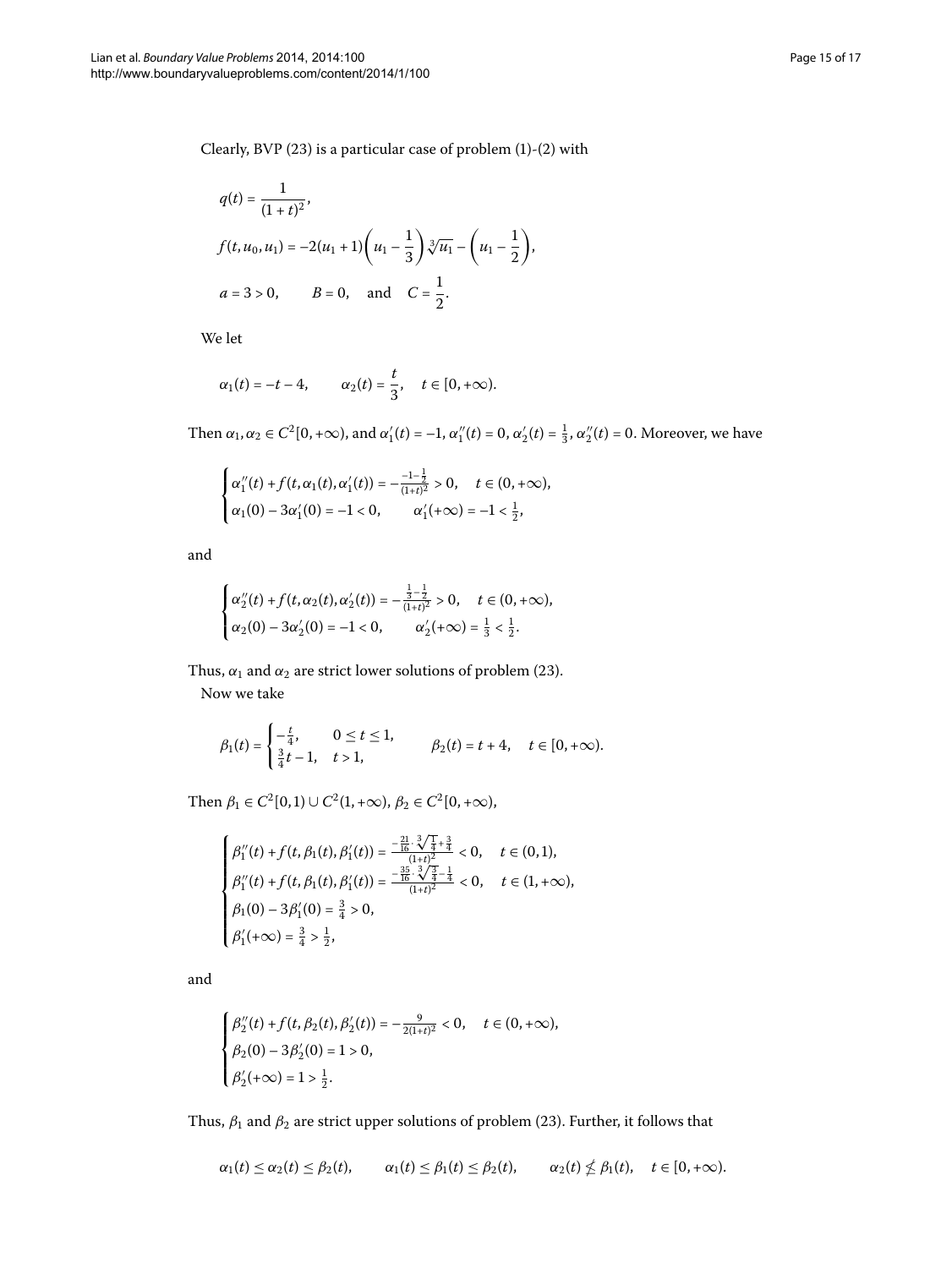Moreover, for every  $(t, u_0, u_1) \in [0, +\infty) \times [-t-4, t+4] \times [-1, 1]$ , we find that  $f(t, u_0, u_1)$ is bounded. Finally, take  $\psi(t) = 1$ ,  $h(s) = \max_{-1 \le r \le 1} |3(r + 1)(r - \frac{1}{3})\sqrt[3]{r} + (r - \frac{1}{2})|$ . Hence, all conditions in Theorem 4[.](#page-12-1)1 are satisfied and therefore problem  $(23)$  has at least three solutions.

#### <span id="page-15-1"></span><span id="page-15-0"></span>**Competing interests**

The authors declare that they have no competing interests.

#### **Authors' contributions**

All authors contributed equally to the writing of this paper. All authors read and approved the final manuscript.

#### **Author details**

<span id="page-15-8"></span><span id="page-15-2"></span><sup>1</sup>School of Science, China University of Geosciences, Beijing, 100083, PR China, <sup>2</sup>Department of Mathematics, Texas A&M University-Kingsville, Kingsville, Texas 78363, USA.

#### **Acknowledgements**

<span id="page-15-4"></span><span id="page-15-3"></span>This research is supported by the National Natural Science Foundation of China (No. 11101385) and by the Fundamental Research Funds for the Central Universities.

## <span id="page-15-5"></span>Received: 9 January 2014 Accepted: 7 April 2014 Published: 07 May 2014

#### <span id="page-15-13"></span><span id="page-15-6"></span>**References**

- 1. Graef, JR, Kong, L, Mihós, FM: Higher order *φ*-Laplacian BVP with generalized Sturm-Liouville boundary conditions. Differ. Equ. Dyn. Syst. 18(4), 373-383 (2010)
- 2. Graef, JR, Kong, L, Mihós, FM, Fialho, J: On the lower and upper solution method for higher order functional boundary value problems. Appl. Anal. Discrete Math. 5, 133-146 (2011)
- 3. Grossinho, MR, Minhós, FM: Existence result for some third order separated boundary value problems. Nonlinear Anal. 47, 2407-2418 (2001)
- <span id="page-15-7"></span>4. Bai, Z: Positive solutions of some nonlocal fourth-order boundary value problem. Appl. Math. Comput. 215, 4191-4197 (2010)
- <span id="page-15-9"></span>5. Du, Z, Liu, W, Lin, X: Multiple solutions to a three-point boundary value problem for higher-order ordinary differential equations. J. Math. Anal. Appl. 335, 1207-1218 (2007)
- <span id="page-15-11"></span>6. Agarwal, RP, O'Regan, D: Infinite Interval Problems for Differential, Difference and Integral Equations. Kluwer Academic, Dordrecht (2001)
- <span id="page-15-18"></span>7. Countryman, M, Kannan, R: Nonlinear boundary value problems on semi-infinite intervals. Comput. Math. Appl. 28, 59-75 (1994)
- <span id="page-15-15"></span>8. Philos, CG: A boundary value problem on the half-line for higher-order nonlinear differential equations. Proc. R. Soc. Edinb. 139A, 1017-1035 (2009)
- <span id="page-15-17"></span>9. Umamahesearam, S, Venkata Rama, M: Multipoint focal boundary value problems on infinite interval. J. Appl. Math. Stoch. Anal. 5, 283-290 (1992)
- <span id="page-15-10"></span>10. Agarwal, RP, O'Regan, D: Nonlinear boundary value problems on the semi-infinite interval: an upper and lower solution approach. Mathematika 49, 129-140 (2002)
- <span id="page-15-12"></span>11. Eloe, PW, Kaufmann, ER, Tisdell, CC: Multiple solutions of a boundary value problem on an unbounded domain. Dyn. Syst. Appl. 15(1), 53-63 (2006)
- <span id="page-15-14"></span>12. Lian, H, Wang, P, Ge, W: Unbounded upper and lower solutions method for Sturm-Liouville boundary value problem on infinite intervals. Nonlinear Anal. 70, 2627-2633 (2009)
- 13. Lian, H, Zhao, J: Existence of unbounded solutions for a third-order boundary value problem on infinite intervals. Discrete Dyn. Nat. Soc. (2012). doi:[10.1155/2012/357697](http://dx.doi.org/10.1155/2012/357697)
- 14. Yan, B, O'Regan, D, Agarwal, RP: Unbounded solutions for singular boundary value problems on the semi-infinite interval: upper and lower solutions and multiplicity. J. Comput. Appl. Math. 197, 365-386 (2006)
- 15. Zhao, Y, Chen, H, Xu, C: Existence of multiple solutions for three-point boundary-value problems on infinite intervals in Banach spaces. Electron. J. Differ. Equ. 44, 1-11 (2012)
- 16. Ehme, J, Eloe, PW, Henderson, J: Upper and lower solution methods for fully nonlinear boundary value problems. J. Differ. Equ. 180, 51-64 (2002)
- 17. Agarwal, RP, O'Regan, D: Infinite interval problems modeling phenomena which arise in the theory of plasma and electrical potential theory. Stud. Appl. Math. 111, 339-358 (2003)
- <span id="page-15-16"></span>18. Baxley, JV: Existence and uniqueness for nonlinear boundary value problems on infinite interval. J. Math. Anal. Appl. 147, 122-133 (1990)
- 19. Chen, S, Zhang, Y: Singular boundary value problems on a half-line. J. Math. Anal. Appl. 195, 449-468 (1995)
- 20. Gross, OA: The boundary value problem on an infinite interval, existence, uniqueness and asymptotic behavior of bounded solutions to a class of nonlinear second order differential equations. J. Math. Anal. Appl. 7, 100-109 (1963)
- 21. Jiang, D, Agarwal, RP: A uniqueness and existence theorem for a singular third-order boundary value problem on [0, +∞). Appl. Math. Lett. 15, 445-451 (2002)
- 22. Liu, Y: Boundary value problems for second order differential equations on infinite intervals. Appl. Math. Comput. 135, 211-216 (2002)
- 23. Ma, R: Existence of positive solution for second-order boundary value problems on infinite intervals. Appl. Math. Lett. 16, 33-39 (2003)
- 24. Bai, C, Li, C: Unbounded upper and lower solution method for third-order boundary-value problems on the half-line. Electron. J. Differ. Equ. 119, 1-12 (2009)